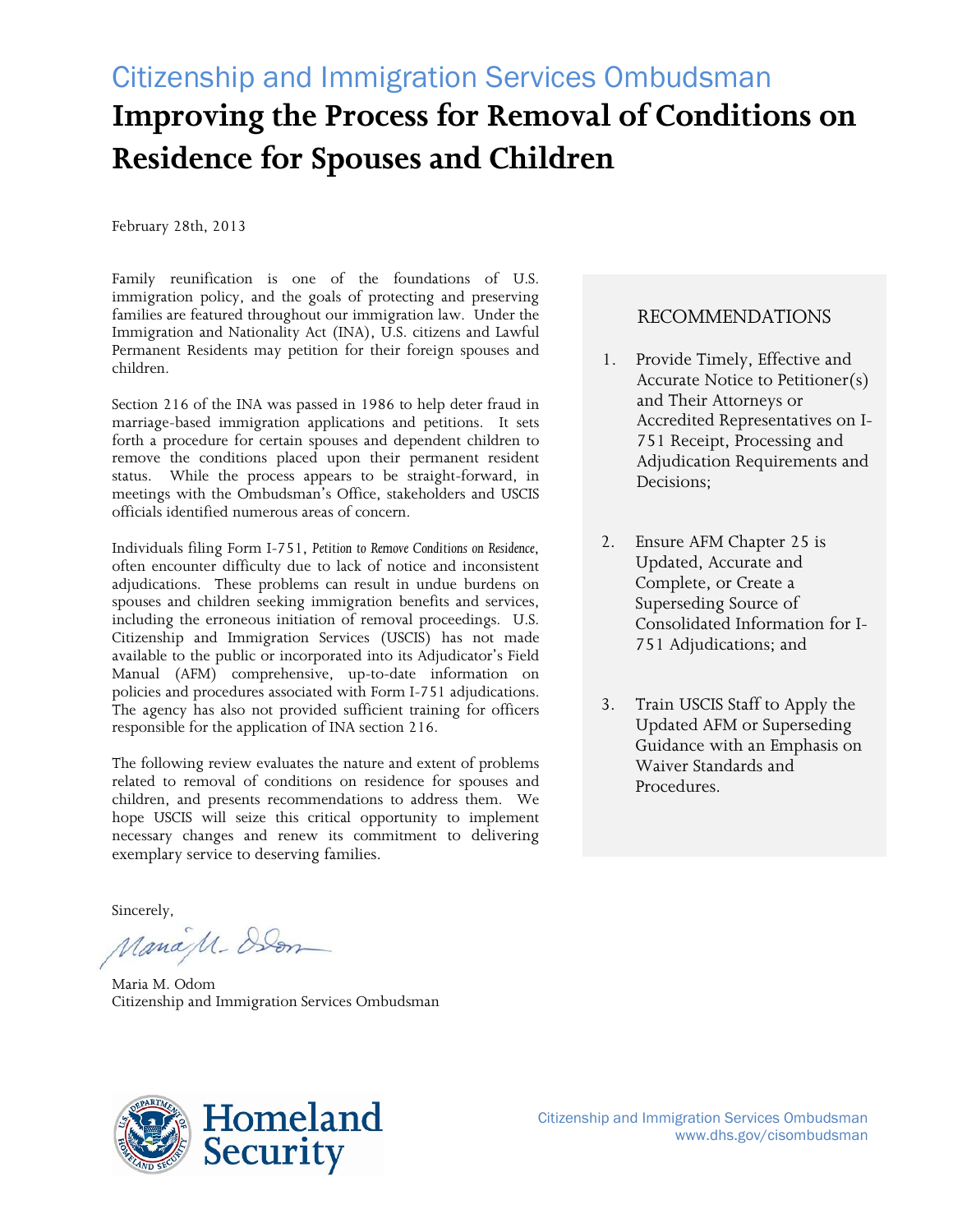# Citizenship and Immigration Services Ombudsman **Improving the Process for Removal of Conditions on Residence for Spouses and Children**

# **February 28, 2013**

*The Citizenship and Immigration Services Ombudsman, established by the Homeland Security Act of 2002, provides independent analysis of problems encountered by individuals and employers interacting with U.S. Citizenship and Immigration Services, and proposes changes to mitigate those problems.* 

# **EXECUTIVE SUMMARY**

This review by the Office of the Citizenship and Immigration Services Ombudsman (Ombudsman's Office) considers U.S. Citizenship and Immigration Services' (USCIS's) application of section 216 of the Immigration and Nationality Act (INA), which imposes an initial two-year period of conditional residence on certain spouses and dependent children who obtain status based on a marriage to a U.S. citizen (USC) or lawful permanent resident (LPR). It further establishes a detailed procedure for removing these conditions on status, which begins with the filing of a petition with fee, and extends through the appearance at any requested interview before USCIS of the petitioner(s) and/or derivatives.

Since the enactment of INA section 216, the former Immigration and Naturalization Service (INS) and USCIS have issued more than a dozen guidance documents related to the processing of Form I-751, *Petition to Remove Conditions on Residence* (Form I-751 or I-751). Only two appear on the agency's public website under the topic "conditional residence." The Adjudicator's Field Manual (AFM) lacks comprehensive, up-to-date information on policies and procedures associated with Form I-751 adjudications. Petitioners and their representatives find it difficult to discern which I-751 guidance remains in effect and how to ensure its proper application. USCIS adjudicators, in turn, face considerable challenges understanding and applying the universe of I-751 policies and procedures. When such guidance is misapplied, spouses and children seeking immigration benefits and services may encounter a range of undue burdens, including placement into removal proceedings. In meetings with the Ombudsman's Office, stakeholders and USCIS staff identified the following areas of concern: ineffective notice and barriers to securing information, most notably proof of status, inconsistent and inefficient adjudications, and a need for enhanced processes concerning late and/or multiple filings and referral for removal.

# **RECOMMENDATIONS**

To address difficulties associated with the processing of Form I-751 petitions, the Ombudsman's Office recommends that USCIS**:**

- **1) Provide Timely, Effective and Accurate Notice to Petitioner(s) and Their Attorneys or Accredited Representatives on I-751 Receipt, Processing and Adjudication Requirements and Decisions;**
- **2) Ensure AFM Chapter 25 is Updated, Accurate and Complete, or Create a Superseding Source of Consolidated Information for I-751 Adjudications; and**
- **3) Train USCIS Staff to Apply the Updated AFM or Superseding Guidance with an Emphasis on Waiver Standards and Procedures.**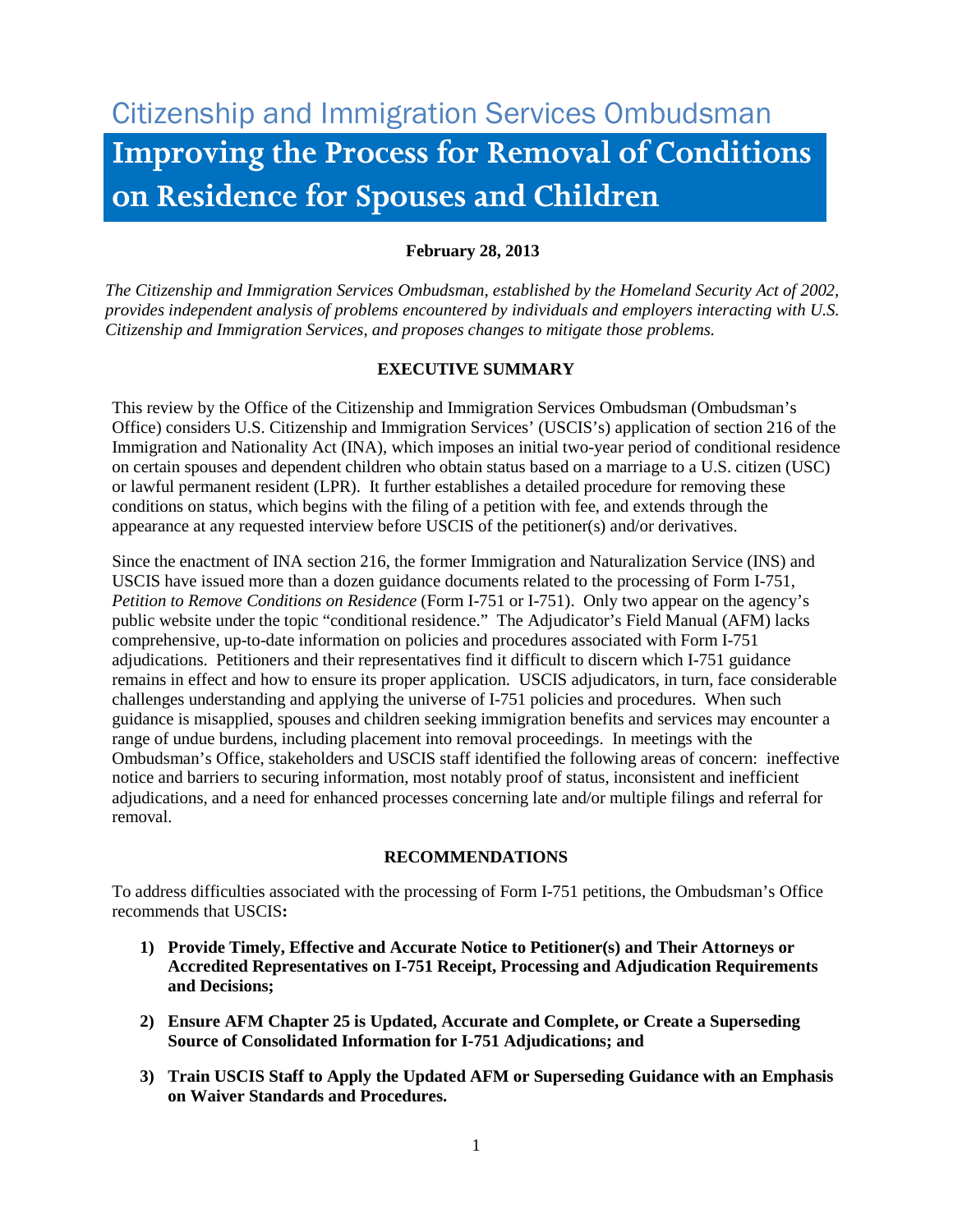#### **METHODOLOGY**

In conducting this review, the Ombudsman's Office met with USCIS managers and staff in headquarters, service centers and district offices. These meetings involved detailed discussion of adjudication responsibilities and procedures as well as direct observation of Form I-751 interviews and decisionmaking. The Ombudsman's Office also studied specific case assistance requests and general feedback received from stakeholders around the country.<sup>[1](#page-2-0)</sup> Statistical data provided by USCIS regarding I-751 petitions is included in Appendix A. Naturalization issues pertaining to conditional permanent residents and procedures for members of the military are not included in this review.<sup>[2](#page-2-1)</sup>

#### **BACKGROUND**

#### Legal Framework

Promoting family unity is an essential feature of the INA. It is toward that end that the INA affords extremely high priority for acquisition of permanent resident status to qualified immediate relatives. The Immigration Marriage Fraud Amendments Act of 1986 (IMFA) was passed to address marriage fraud in requests for immigration benefits and services.<sup>[3](#page-2-2)</sup> Congress enacted IMFA in response to a growing concern about "aliens seeking permanent residence in the U.S. on the basis of marriage to a citizen or permanent resident when either the alien acting alone, or the alien and his or her purported spouse, acting in concert, married for the sole purpose of obtaining an immigration benefit."<sup>[4](#page-2-3)</sup>

Section 216 of the INA, which IMFA added, imposes an initial two-year period of conditional residence on certain spouses and dependent children who obtain immigration status based on a marriage to a U.S. citizen or LPR.<sup>[5](#page-2-4)</sup> Section 216 further establishes a detailed procedure for removing this condition, which begins with the timely filing of a petition with fee, and extends through the appearance at any requested interview before USCIS by the petitioner(s) and/or derivatives.

Unless otherwise specified by the statute or regulations, an individual granted conditional permanent resident (CPR) status under section 216 enjoys the same rights, privileges, responsibilities and duties as other permanent residents.<sup>[6](#page-2-5)</sup> These include but are not limited to the right to apply for naturalization (if

<span id="page-2-1"></span>

<span id="page-2-0"></span><sup>&</sup>lt;sup>1</sup> Preparation for this recommendation included in-person and teleconference sessions in 2010-2012.<br><sup>2</sup> For coverage of these topics, *see* USCIS Memorandum, "Conditional Permanent Residents and Naturalization under Section 319(b) of the Act Revisions to *Adjudicators Field Manual* Chapter 25 (AFM Update AD09-28)" (Aug. 4, 2009) and USCIS Memorandum, "Standalone Form I-130 and Jointly Filed Form I-751: Discretionary Procedures for Petitioning Military Members and their Dependents" (Sept. 22, 2009).

<span id="page-2-2"></span> $3$  Immigration Marriage Fraud Amendments Act of 1986 (IMFA), Pub. L. No. 99-636  $§$  (b), 100 Stat. 3537, 3543 (Nov. 10, 1986), H.R. Rep. No. 906, 99th Cong. 2d Sess. (on H.R. 3737), *reprinted in part in 1986* U.S.C.C.A.N. 5978-86; Sen. Rep. No. 99-491 (Sept. 26, 1986) (on S. 2270).<br><sup>4</sup> The Adjudicator's Field Manual (AFM) Chapter 25.1(a), updated through March 12, 2012. The AFM further

<span id="page-2-3"></span>states, "Congress was particularly moved by the testimony of numerous citizens whose alien spouses had left them shortly after obtaining residence, as well as the testimony of Service representatives concerned with 'marriage for hire' schemes."

<span id="page-2-4"></span><sup>&</sup>lt;sup>5</sup> Where a marriage that is less than two years old forms the basis for conditional status under INA  $\S$  216, the recipient must demonstrate eligibility in all respects, including admissibility to the United States. Under 8 CFR § 216.4(2), dependent children of a conditional permanent resident who acquired immigration status concurrently (meaning on the same date or within 90 days of the parent) may be included in the parent's joint I-751 petition. Children not included in a parent's petition must file a separate I-751. A child filing separately *may file at any time* and is not required to file during the 90-day period preceding the expiration of her/his CPR status, but *must file* before the second anniversary of that same date. The child should include a written statement explaining the separate filing.

<span id="page-2-5"></span><sup>6</sup> 8 C.F.R. § 216.1. *See also* INS Memorandum, "Legal Opinion: Status of a conditional permanent resident after denial of I-751 during pendency of review by EOIR" (Aug. 6, 1996); INS Memorandum, "Status of Conditional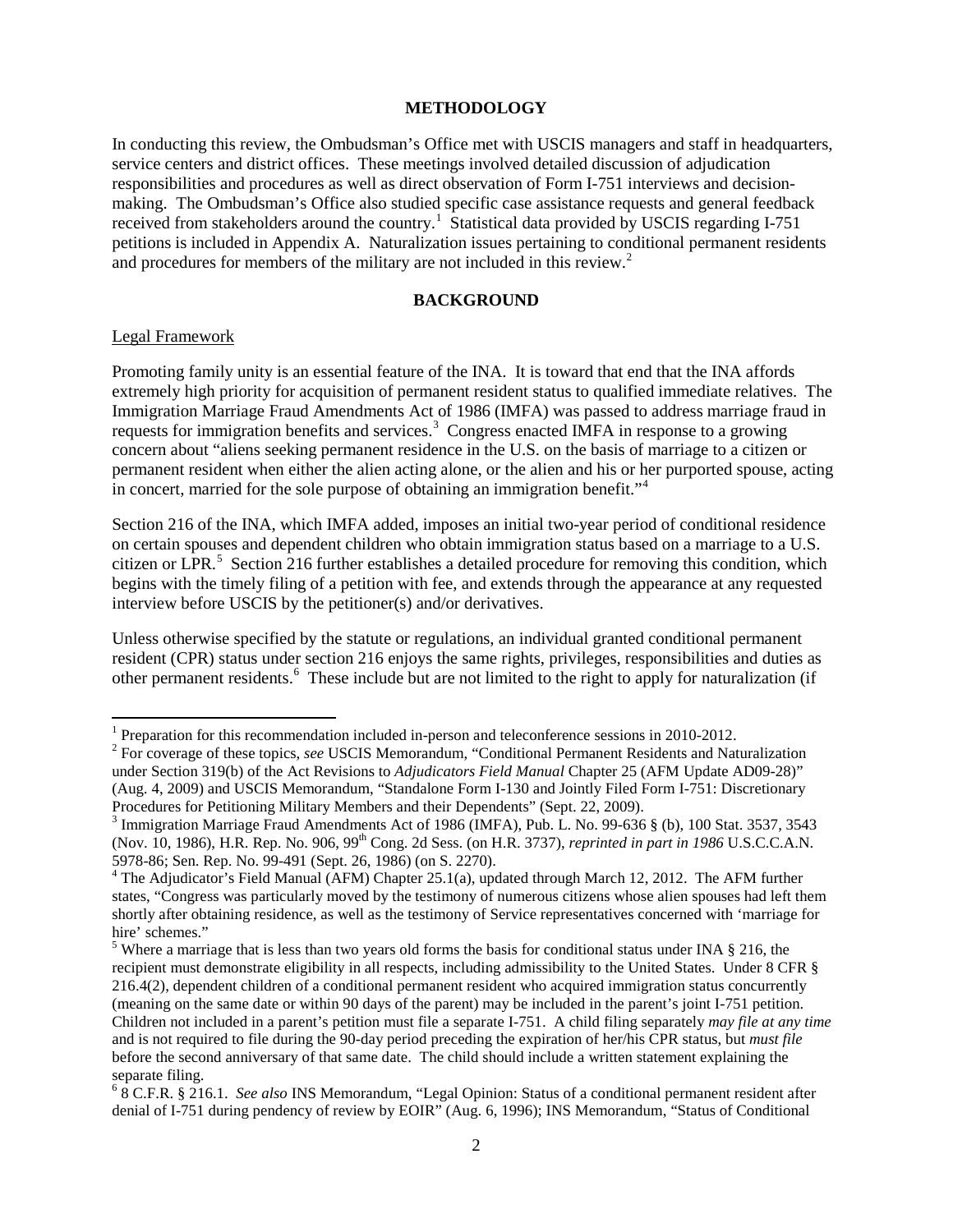otherwise eligible), the right to file petitions on behalf of qualifying relatives, the privilege of living and working in the United States, and the duty to register with the Selective Service System, when required.<sup>[7](#page-3-0)</sup> Because INA section  $216(c)(3)(D)$  "specifically conditions termination of permanent resident status upon review in deportation [or removal] proceedings," where a respondent has requested such review, he or she remains eligible to receive proof of status until an immigration judge enters a final administrative order of deportation or removal.<sup>[8](#page-3-1)</sup>

#### Notice and Proof of Status

At the time USCIS confers permanent residence under INA section 216, the agency *must* notify the recipient of the conditional basis of his or her status,<sup>[9](#page-3-2)</sup> the need to apply for removal of the conditions within the 90 days immediately preceding the second anniversary of having been granted such status, and that failure to apply for removal of the conditions will result in automatic termination.<sup>10</sup> Under the regulations, USCIS *should* provide a second notification by mail approximately 90 days before the second anniversary of when the individual obtained CPR status.<sup>[11](#page-3-4)</sup> The Adjudicator's Field Manual (AFM) at Chapter 25.1(b) *requires* USCIS to attempt to notify a conditional permanent resident a second time regarding the need to timely file Form I-751.<sup>12</sup>

The CPR and his or her spouse bear the burden – ideally following successive notices from USCIS – of jointly filing Form I-751 with either the California or Vermont Service Center (CSC or VSC, respectively), depending on their place of residence.<sup>[13](#page-3-6)</sup> Upon accepting a properly filed Form I-751, USCIS must issue a Form I-797, *Notice of Action* (Form I-797 or I-797), extending the petitioner's CPR status for a one-year period (unless such status had previously been terminated).<sup>[14](#page-3-7)</sup> This allows the recipient to travel, work, and otherwise enjoy benefits and protections associated with permanent residence in the United States even if his or her originally issued Form I-551, *Permanent Resident Card* has expired.<sup>15</sup> Form I-751 petitions may remain pending for more than one year, or beyond the Form I-797 validity period due to processing delays, issuance of unnecessary RFEs, and improvident transfers to

 $\overline{\phantom{a}}$ 

Residents in Proceedings" (Oct. 9, 1997); and USCIS Memorandum, "Extension of Status for Conditional Residents with Pending Forms I-751, Petition to Remove Conditions on Residence" (Dec. 2, 2003).<br><sup>7</sup> *Id.* 

<span id="page-3-1"></span><span id="page-3-0"></span><sup>&</sup>lt;sup>8</sup> INS Memorandum, "Legal Opinion: Status of a conditional permanent resident after denial of I-751 during pendency of review by EOIR" (Aug. 6, 1996) at p. 2. This same guidance notes that under 8 C.F.R. § 216.4(d)(2), as of the date of the director's written denial decision, "the alien is instructed to surrender any Alien Registration Receipt Card previously issued by the Service," at which point, "the terminated conditional lawful permanent

<span id="page-3-2"></span><sup>&</sup>lt;sup>9</sup> In some cases, the CPR will obtain status following an interview and visa issuance at a U.S. consulate abroad.<br>USCIS remains obligated under the regulations to provide the same notice.

<span id="page-3-3"></span><sup>&</sup>lt;sup>10</sup> 8 C.F.R. § 216.2(a). Failure to provide notification as required does not relieve the individual and the petitioning spouse of the need to file the Form I-751. 8 C.F.R. § 216.2(c).<br><sup>11</sup> 8 C.F.R. § 216.2(b). 1<sup>2</sup> AFM Chapter 25.1(b). USCIS affirmed that the agency "must notify the CPR a second time of the requirement to

<span id="page-3-4"></span>

<span id="page-3-5"></span>petition to have the conditions removed at or about the beginning of the 90-day period before the second anniversary of his or her CPR status… [USCIS] mails the notification, which the Marriage Fraud Amendment System (MFAS) produces automatically, to the CPR's last known address." Information provided to the Ombudsman's Office by USCIS (Apr. 25, 2012). In this regard, USCIS as a matter of policy imposes a higher standard of notification than the regulation.

<span id="page-3-7"></span><span id="page-3-6"></span><sup>&</sup>lt;sup>13</sup> See USCIS Instructions to Form I-751; http://www.uscis.gov/files/form/i-751instr.pdf [\(](http://www.uscis.gov/files/form/i-751instr.pdf)accessed Jan. 25, 2013).<br><sup>14</sup> USCIS Memorandum, "Extension of Status for Conditional Residents with Pending Forms I-751, Petition Remove Conditions on Residence" (Dec. 2, 2003) at p. 1. *See also* INS Memorandum, "Reentry Permits Issued to

<span id="page-3-8"></span><sup>&</sup>lt;sup>15</sup> Id. It appears USCIS recently started issuing notices titled "Verification of Inclusion of a Dependent in Filing of Form I-751," but not on the standard Form I-797. These notices extend CPR status and indicate that the recipient may continue to live and work in the United States.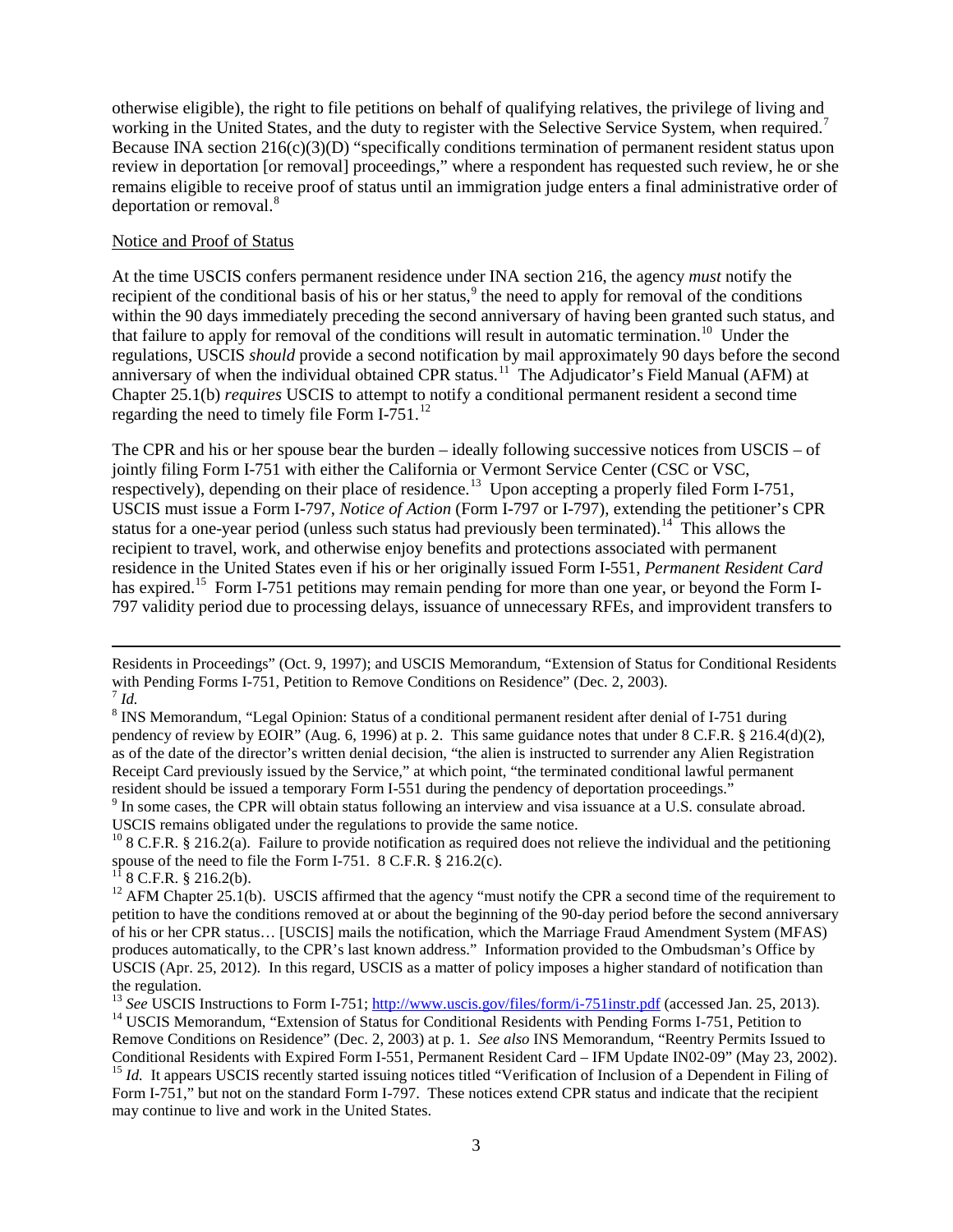district offices for interview. <sup>[16](#page-4-0)</sup> USCIS guidance issued in 2003, 2008 and 2009 indicates that if a CPR whose I-551 has expired, and whose I-797 has expired or is about to expire, requests proof of his or her status for travel or employment, the agency should, after collecting the expired Form I-551, issue either:

- A temporary I-551 stamp with a 12-month expiration date in the conditional resident's unexpired, foreign passport (if the expiration date of the passport is one year or more); or
- If the conditional resident is not in possession of an unexpired foreign passport, a Form I-94 (arrival portion) containing a temporary I-551 stamp with a 12-month expiration date and a photograph of the conditional resident. [17](#page-4-1)

#### Adjudication of Jointly Filed and/or Waiver Petitions

In adjudicating a jointly filed Form I-751, under the regulations, USCIS must determine whether:

- 1) The qualifying marriage was entered into in accordance with the laws of the place where the marriage took place;
- 2) The qualifying marriage has been judicially annulled or terminated, other than through the death of the spouse;
- 3) The qualifying marriage was entered into for the purpose of procuring permanent resident status for the alien; or
- 4) A fee or other consideration was given (other than a fee or other consideration to an attorney for assistance in preparation of a lawful petition) in connection with the filing of the petition through which the alien obtained permanent residence. [18](#page-4-2)

The regulations at 8 C.F.R. section 216.4(c)(4) further provide:

If derogatory information is determined regarding any of these issues, the director shall offer the petitioners the opportunity to rebut such information. If the petitioners fail to overcome such derogatory information the director may deny the joint petition, terminate the alien's permanent residence, and issue a notice to appear [NTA] to initiate removal proceedings. **If no unresolved derogatory information is determined relating to these issues, the petition shall be approved and the conditional basis of the alien's permanent resident status removed, regardless of any action taken or contemplated regarding other possible grounds for removal.** *(Emphasis added.)*

<span id="page-4-0"></span><sup>&</sup>lt;sup>16</sup> As of mid-February 2013, the California Service Center reported processing I-751 petitions received on or before June 8, 2012 and the Vermont Service Center petitions received on or before April 9, 2012.<br>https://egov.uscis.gov/cris/processTimesDisplay.do (accessed Feb. 27, 2013).

<span id="page-4-2"></span><span id="page-4-1"></span> $\frac{17}{17}$  $\frac{17}{17}$  $\frac{17}{17}$  USCIS Memorandum, "Extension of Status for Conditional Residents with Pending Forms I-751, Petition to Remove Conditions on Residence" (Dec. 2, 2003); USCIS Memorandum, "Use of the USCIS Version of the DHS Dry Seal in the Issuance of Alien Documentation, Identification Telecommunication System (ADIT) Stamp as Temporary Evidence of Lawful Permanent Resident Status" (Dec. 10, 2008); and USCIS Memorandum, "Interim Guidance for the Issuance of an Alien Documentation, Identification and Telecommunications System (ADIT) Stamp as Temporary Evidence of Lawful Permanent Resident Status" (May 15, 2009). <sup>18</sup> 8 C.F.R. § 216.4(c)(1)-(4).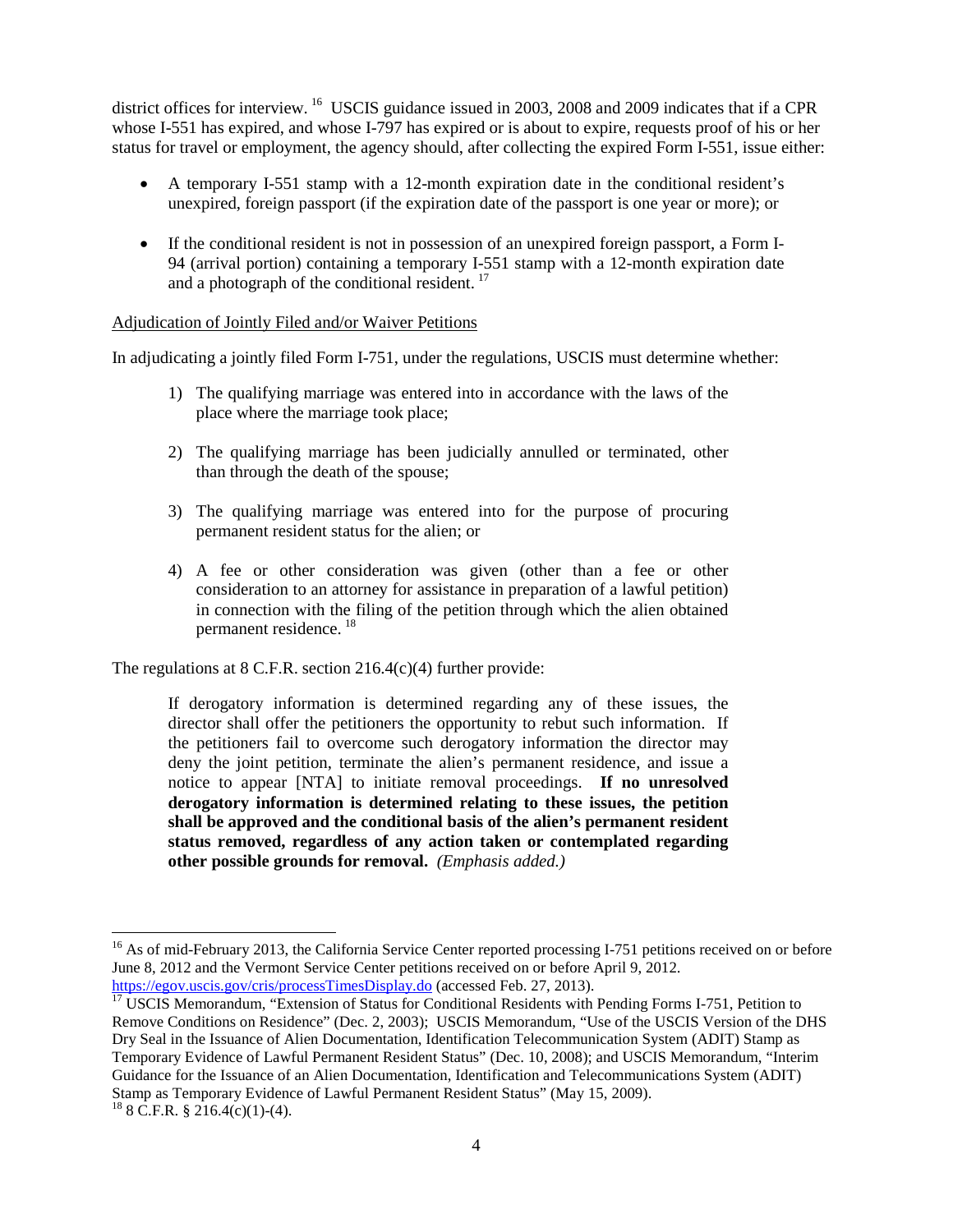Where the parties are unable to file jointly, the conditional permanent resident may file Form I-751 alone at any time prior to receiving a final order,<sup>[19](#page-5-0)</sup> provided he or she requests a waiver, was not at fault in failing to meet the filing requirement, and is able to establish that:

- Deportation or removal from the United States would result in extreme hardship;
- The marriage upon which his or her status was based was entered into in good faith by the conditional resident, but the marriage was terminated other than by death, and the conditional resident was not at fault in failing to file a timely petition; or
- The qualifying marriage was entered into in good faith by the conditional resident but during the marriage the spouse or child was battered or subjected to extreme cruelty committed by the citizen or permanent resident spouse or parent.<sup>[20](#page-5-1)</sup>

Documentary and evidentiary standards applicable to each waiver basis appear in the regulations.<sup>[21](#page-5-2)</sup> Over time, the former INS and USCIS have further sought to clarify the meaning of "extreme hardship" as well as what constitutes "credible evidence" of battering or extreme cruelty in this context, $22$  and fortified confidentiality and safe address procedures to protect victims of domestic violence.<sup>[23](#page-5-4)</sup> Both agencies have also issued guidance regarding I-751 petitions filed prior to the termination of the marriage, which will be discussed in greater detail later in this review.<sup>[24](#page-5-5)</sup>

If accompanied by sufficient supporting documentation to establish the *bona fides* of the marriage, or in the case of a waiver, eligibility for the requested basis or bases, the service center may approve the Form I-751 petition without referral to the district for an interview.<sup>[25](#page-5-6)</sup> Likewise, where the service center is satisfied that the marriage at issue was entered into solely to evade immigration law, and such fraud has been verified as required, the service center may deny the Form I-751 without sending it to the district.<sup>[26](#page-5-7)</sup>

<span id="page-5-0"></span><sup>&</sup>lt;sup>19</sup> 8 C.F.R. § 216.5(a)(1). Also, "A conditional resident who is in exclusion, deportation or removal proceedings may apply for the waiver until such time as there is a final order of exclusion, deportation or removal." 8 C.F.R. § 216.5(a)(2). INA § 216, 8 C.F.R. § 216, and USCIS Memorandum, "Adjudication of Form I-751, Petition to Remove Conditions on Residence Where the CPR Has a Final Order of Removal, Is in Removal Proceedings, or Has Filed an Unexcused Untimely Petition or Multiple Petitions" (Oct. 9, 2009) describe requirements and consequences related to late joint but not waiver petitions. Because the latter may be filed at any time prior to entry of a final order, they do not require a showing of "good cause and extenuating circumstances," and once pending, the petitioner is eligible to receive a temporary I-551 stamp.<br>
<sup>20</sup> 8 C.F.R. § 216.5(a)(1)(i)-(iii).<br>
<sup>21</sup> 8 C.F.R. § 216.5(e).<br>
<sup>22</sup> INS Memorandum, "'Extreme Hardship' and Documentary Requirements Involving Battered Sp

<span id="page-5-1"></span>

<span id="page-5-3"></span><span id="page-5-2"></span>Children" (HQ 90/15-P; HQ 70/8-P) (no date on document) and INS Memorandum, "Implementation of Crime Bill Self-Petitioning for Abused or Battered Spouses or Children of U.S. Citizens or Lawful Permanent Residents" (Apr. 16, 1996).

<span id="page-5-4"></span> $^{23}$  The Violence Against Women Act (VAWA) and Section 384 of the Illegal Immigration Reform and Immigrant Responsibility Act of 1996 (8 U.S.C. § 1367) contain confidentiality provisions that generally prohibit disclosure to a third-party of any information relating to an individual who is a petitioner for relief under VAWA. They further prohibit DHS from using information solely from a spouse or parent who has battered the petitioner or subjected the petitioner to extreme cruelty as the basis for charging the petitioner with removability.<br><sup>24</sup> INS Memorandum, "Filing a Waiver of the Joint Filing Requirement Prior to Final Termination of the Marriage"

<span id="page-5-6"></span><span id="page-5-5"></span><sup>(</sup>Apr. 10, 2003), and USCIS Memorandum, "I-751 Filed Prior to Termination of Marriage" (Apr. 3, 2009).<br><sup>25</sup> 8 C.F.R. § 216.4(b)(1) and USCIS Memorandum, "Delegation of Authority for I-751, 'Petition to Remove Conditions on

<span id="page-5-7"></span><sup>&</sup>lt;sup>26</sup> USCIS Memorandum, "Delegation of Authority for I-751, 'Petition to Remove Conditions on Residence,'" (Jan. 30, 2006). The agency must provide written notice to the foreign national of the denial decision and the reason(s) and issue an NTA under INA §239. 8 C.F.R. § 216.4(d)(2).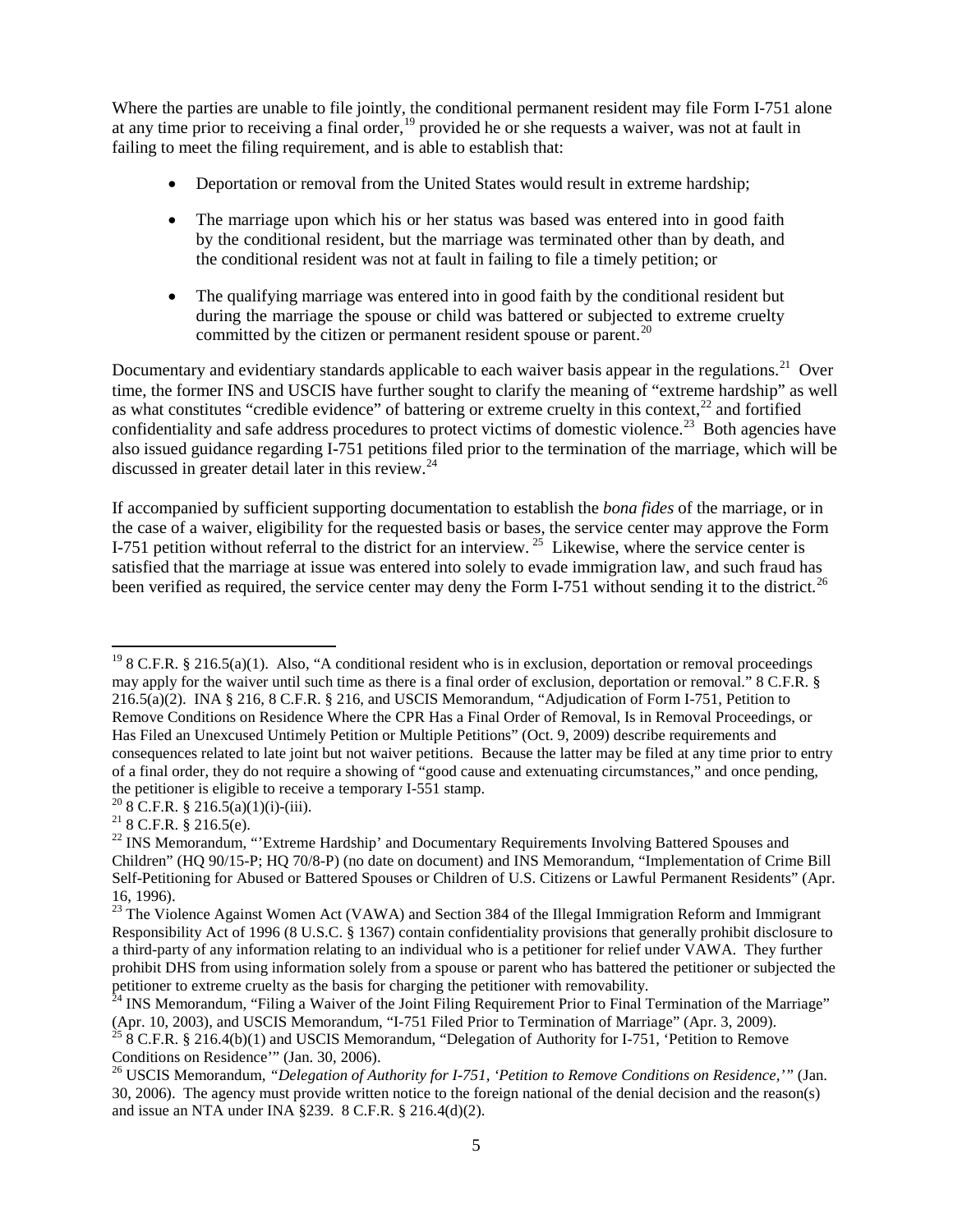Prior to doing so, the service center must provide the petitioner with a Notice of Intent to Deny (NOID) and an opportunity to examine and rebut the evidence of record.<sup>[27](#page-6-0)</sup>

### Referral for Interview

Where the service center is unable to resolve outstanding evidentiary or other issues, the case should be referred to the district for an interview.<sup>28</sup> USCIS guidance emphasizes that interviews should only be considered when:

- Evidence purporting to establish the *bona fides* of the marriage has been submitted, yet such evidence does not satisfy the Director that the marriage was not entered into for the purpose of evading the immigration laws of the United States; and/or
- In waiver cases, the Director has determined that the evidence submitted to establish eligibility for the requested waiver leads to an inconclusive result and that an assessment from a live interview seems appropriate.<sup>[29](#page-6-2)</sup>

The guidance further notes that interviews should not be used to obtain information "that can be readily requested through [the] Request for Evidence (RFE) process."[30](#page-6-3) In this respect, service centers are encouraged to utilize the RFE process and adjudicate cases on their merits in lieu of transfer to a district office, except where the petition contains:

- Information that is inconsistent with information discovered in the supporting documentation;
- Potential evidence of fraud or misrepresentation;
- Inconclusive evidence pertaining to the *bona fides* of the marriage to make a decision on the record notwithstanding receipt of a response to an RFE; or
- A particularly complex set of facts or issues that the Director feels would be best resolved by an interview.<sup>[31](#page-6-4)</sup>

The AFM was updated in June 2006 to create a process for assigning fraud levels to pending I-751 petitions.[32](#page-6-5) More recently, USCIS has suggested to the Ombudsman's Office that joint I-751 petitions may be referred to a district office if:

- Inconclusive evidence of marital *bona fides* has been provided, notwithstanding issuance of an RFE;
- A previous I-751 is pending, has been scheduled for interview, or denied for cause;

<span id="page-6-0"></span> $^{27}$  *Id.*  $^{28}$  8 C.F.R. § 216.4(b)(1).

<span id="page-6-2"></span><span id="page-6-1"></span><sup>&</sup>lt;sup>29</sup> USCIS Memorandum, "Revised Interview Waiver Criteria for Form I-751, Petition to Remove the Conditions on Residence" (June 24, 2005).

<span id="page-6-5"></span>

<span id="page-6-4"></span><span id="page-6-3"></span><sup>&</sup>lt;sup>30</sup> *Id.*<br><sup>31</sup> *Id.* 32 *AFM* Chapter 25.1(g)(2) states: "Assigning Fraud Levels. If an interview is deemed necessary, the case is sent to the Service Center's Adjudications Unit and given to an adjudicator to assign a fraud level. The fraud levels of A, B, and C are assigned to the I-751 based on the documentation submitted with the application. If the adjudicator is fully satisfied that the case is approvable then a fraud level of C is assigned. If the adjudicator is less than fully satisfied, but still feels that (based on the information available at the time) the case can be approved then a fraud level of B is assigned. If the adjudicator has serious concerns about the approvability of the case and/or wants the applicant and the spouse to be interviewed, then the case would be assigned a fraud level of A."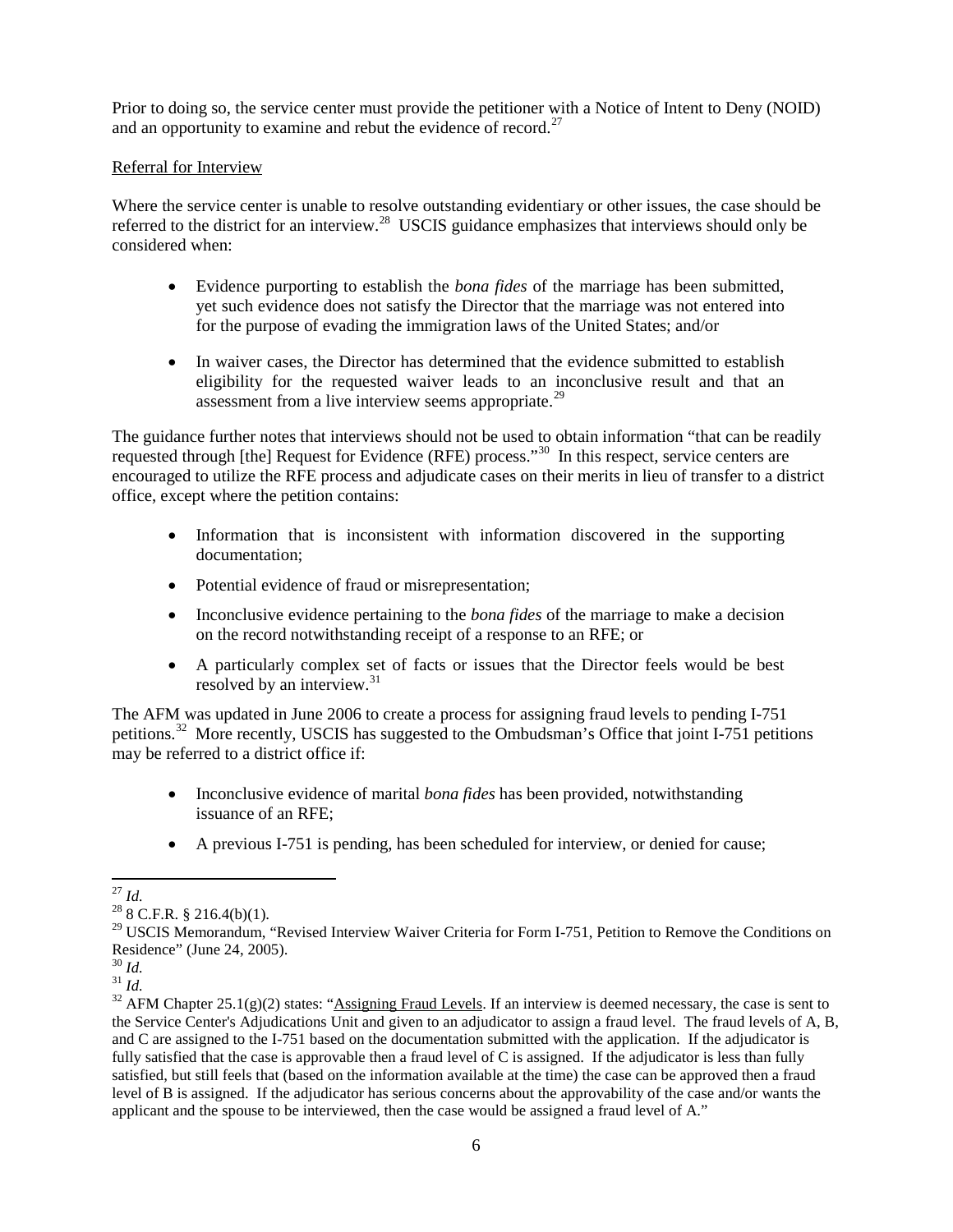- The VSC/CSC is unable to determine why a previous I-751 was denied or closed, or evidence suggests fraud;
- The A-file is unavailable or has been requested for pending litigation;
- The CPR has filed Form N-400, *Application for Naturalization*, that is pending;
- The record includes unresolved discrepancies; or
- In the case of a derivative child, the biological parent is involved in a pending interview, "investigative hold," or removal proceedings.<sup>[33](#page-7-0)</sup>

This list of reasons does not appear in written agency guidance and, like most of the guidance, is not specifically referenced in the AFM.

Notwithstanding referral by the service center to a district office, a district director may upon review of the Form I-751 and supporting material, waive the interview requirement and adjudicate the petition.<sup>[34](#page-7-1)</sup> Where an interview is deemed essential, it must be scheduled by USCIS within 90 days of the date on which the Form I-751 petition was properly filed, and with written notice to the petitioner(s).<sup>[35](#page-7-2)</sup>

If derogatory information is found during the interview process, the district director must offer the petitioner(s) an opportunity to rebut the information.<sup>36</sup> Failure to establish eligibility for removal of conditional residence may result in denial of the petition, termination of the foreign-born petitioner's CPR status, and placement into removal proceedings.<sup>[37](#page-7-4)</sup> So, too, may failure to timely file the Form I-751 or appear as requested for an interview.<sup>[38](#page-7-5)</sup>

# Late and/or Multiple Filings and Removal Proceedings

USCIS may accept a late filed Form I-751 and agree to reschedule a missed interview for "good cause and extenuating circumstances."<sup>[39](#page-7-6)</sup> The agency recognizes that "[t]he law provides for broad discretion as to what constitutes good cause and extenuating circumstances."<sup>[40](#page-7-7)</sup> Examples include but are not limited to: hospitalization, long term illness, death of a family member, the recent birth of a child (particularly if there were complications), and a family member on active duty with the U.S. military.<sup>[41](#page-7-8)</sup> In a recently released interim policy memorandum, USCIS clarified that where an untimely *joint* Form I-751 lacks any written explanation to establish good cause and extenuating circumstances, the agency will issue an RFE affording the petitioner(s) an opportunity to comply with INA section 216(C)(1)(A).<sup>[42](#page-7-9)</sup>

<span id="page-7-2"></span>

<span id="page-7-1"></span><span id="page-7-0"></span><sup>&</sup>lt;sup>33</sup> Information provided to the Ombudsman's Office by USCIS (Apr. 25, 2012).<br><sup>34</sup> See supra note 29.<br><sup>35</sup> Id. If an interview is rescheduled at the request of the petitioners, USCIS is not required to conduct it within t 90-day period following the filing of the petition. Issuance of an RFE or NOID may extend the 90-day adjudication time frame. 8 C.F.R. § 216.4(b)(3).

<span id="page-7-5"></span>

<span id="page-7-4"></span><span id="page-7-3"></span><sup>&</sup>lt;sup>36</sup> See supra note 18.<br><sup>37</sup> 8 C.F.R. § 216.4(d)(2) and § 216.5(f).<br><sup>38</sup> 8 C.F.R. § 216.4(a)(6) and (b)(3), respectively. USCIS has represented that, as a matter of policy and practice, it detects through system-generated reports CPRs who have failed to file I-751 petitions as required. "If there is no evidence that a Form I-751 has been filed, and there is nothing in the record of proceeding or in USCIS systems that precludes termination of CPR status, USCIS issues a termination notice and an NTA, to place the CPR in removal proceedings." Information provided to the Ombudsman's Office by USCIS (July 11, 2012).<br><sup>39</sup> INA § 216(d)(2)(B).

<span id="page-7-7"></span><span id="page-7-6"></span><sup>&</sup>lt;sup>40</sup> USCIS Memorandum, "Adjudication of Form I-751, Petition to Remove Conditions on Residence Where the CPR Has a Final Order of Removal, Is in Removal Proceedings, or Has Filed an Unexcused Untimely Petition or Multiple Petitions" (Oct. 9, 2009) at p. 2.<br> $^{41}$  *M* 

<span id="page-7-8"></span>

<span id="page-7-9"></span><sup>&</sup>lt;sup>42</sup> USCIS Memorandum, "Revised Guidance Concerning Adjudication of Certain I-751 Petitions" (Dec. 23, 2012).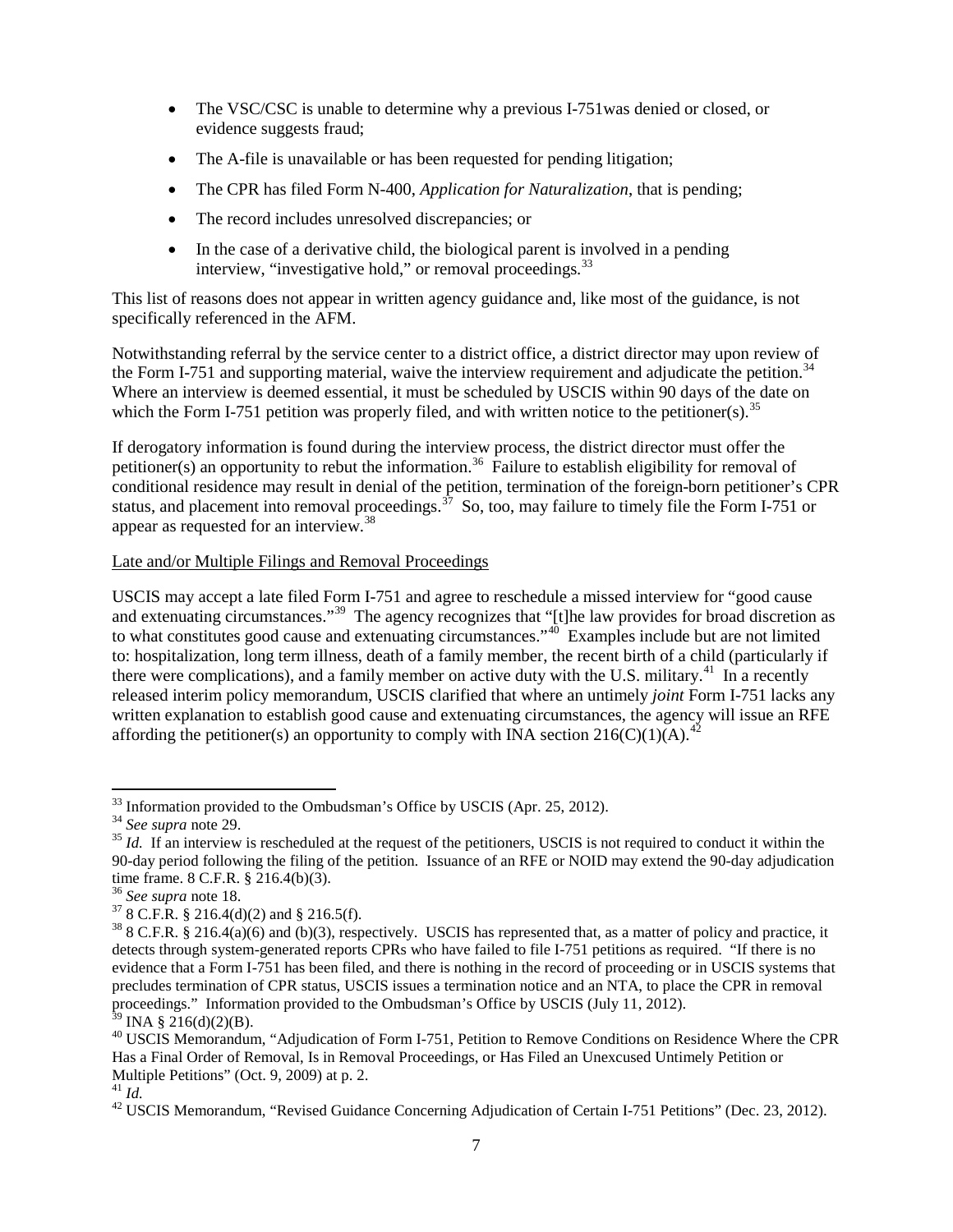There is no limit on the number of Form I-751s a petitioner may file.<sup>43</sup> While late-filed joint petitions require written proof of good cause or extenuating circumstances, waiver petitions can be filed without such proof at any time prior to the entry of a final order.<sup>[44](#page-8-1)</sup> Where the basis for seeking removal of CPR status changes prior to final adjudication of a pending petition, the petitioner may file a new I-751. USCIS may also amend a pending petition. For example, where the marriage forming the basis of a jointly filed I-751 ends, the service center after receiving a final divorce decree may amend the original filing and adjudicate it as a waiver case.<sup>[45](#page-8-2)</sup> Any other basis for amending a pending petition must be referred to a district office, which may or may not require the petitioner to file a new I-751.<sup>[46](#page-8-3)</sup>

USCIS maintains original jurisdiction over all I-751 petitions, including those filed by respondents in removal proceedings.<sup>[47](#page-8-4)</sup> Where a respondent in removal files a new joint or waiver petition with USCIS, the immigration judge must grant a continuance until the Form I-751 is adjudicated.<sup>48</sup> USCIS guidance instructs adjudicators to consider any additional or different evidence, or alternate ground for a waiver presented in new or multiple filings.<sup>49</sup> Thus, the role of the immigration judge is to review only those Form I-751 petitions that have been denied by USCIS; an immigration judge may not accept or adjudicate I-751 petitions in the first instance.<sup>[50](#page-8-7)</sup> USCIS does not track the outcome of I-751 cases that result in initiation of removal proceedings.<sup>[51](#page-8-8)</sup>

#### **ANALYSIS**

Since the enactment of INA section 216, the former INS and USCIS have issued more than a dozen guidance documents, including AFM updates, to clarify issues related to Form I-751 adjudications.<sup>52</sup> Only two appear on the agency's public website under the topic "Policy and Procedural Memoranda on Conditional Residence."<sup>53</sup> The AFM, which is available via intranet to agency staff,<sup>54</sup> and in a redacted version to the public,<sup>[55](#page-8-12)</sup> lacks comprehensive, up-to-date information on policies and procedures associated with Form I-751 adjudications. Petitioners and their representatives find it difficult to discern which I-751 guidance remains in effect and how to ensure its proper application. USCIS adjudicators, in turn, face considerable challenges understanding and applying the universe of I-751 policies and

<span id="page-8-2"></span>

<span id="page-8-12"></span><sup>55</sup> The public version of the AFM is accessible at

<span id="page-8-1"></span><span id="page-8-0"></span><sup>&</sup>lt;sup>43</sup> See supra note 40 at p. 3.<br>
<sup>44</sup> 8 C.F.R. § 216.5(a)(2).<sup>45</sup> USCIS Memorandum, "*I-751 Filed Prior to Termination of Marriage*" (Apr. 3, 2009).<br>
<sup>45</sup> USCIS Memorandum, "*I-751 Filed Prior to Termination of Marriage*"

<span id="page-8-3"></span>

<span id="page-8-4"></span>

<span id="page-8-5"></span>

<span id="page-8-8"></span><span id="page-8-7"></span><span id="page-8-6"></span><sup>&</sup>lt;sup>50</sup> *Matter of Lemhammad*, 20 I&N Dec. 316 (BIA 1991). <sup>51</sup> Stakeholders have reported to the Ombudsman's Office their perception that immigration judges frequently find in favor of respondents and permit them to remain LPRs.<br><sup>52</sup> See Appendix A listing related INS and USCIS memoranda.

<span id="page-8-10"></span><span id="page-8-9"></span><sup>&</sup>lt;sup>53</sup> The two USCIS memoranda provided are "I-751 Filed Prior to Termination of Marriage" and "Delegation of Authority to Service Center Directors to Adjudicate Form I-829, Petition by Entrepreneur to Remove Conditions; Adjudication of Form N-400, Application for Naturalization when a Form I-829 is Still Pending; AFM Update: Chapter 25.2." *See* 

*[http://www.uscis.gov/portal/site/uscis/menuitem.eb1d4c2a3e5b9ac89243c6a7543f6d1a/?vgnextoid=1d2f51b4b1af3](http://www.uscis.gov/portal/site/uscis/menuitem.eb1d4c2a3e5b9ac89243c6a7543f6d1a/?vgnextoid=1d2f51b4b1af3110VgnVCM1000004718190aRCRD&vgnextchannel=1d2f51b4b1af3110VgnVCM1000004718190aRCRD) [110VgnVCM1000004718190aRCRD&vgnextchannel=1d2f51b4b1af3110VgnVCM1000004718190aRCRD](http://www.uscis.gov/portal/site/uscis/menuitem.eb1d4c2a3e5b9ac89243c6a7543f6d1a/?vgnextoid=1d2f51b4b1af3110VgnVCM1000004718190aRCRD&vgnextchannel=1d2f51b4b1af3110VgnVCM1000004718190aRCRD)* (accessed Jan. 24, 2013).

<span id="page-8-11"></span><sup>&</sup>lt;sup>54</sup> Information provided to the Ombudsman's Office by USCIS staff in January 2011 and March 2012 suggests that many adjudicators find AFM Chapter 25.1 confusing and difficult to apply.

[http://www.uscis.gov/portal/site/uscis/menuitem.eb1d4c2a3e5b9ac89243c6a7543f6d1a/?vgnextoid=a2e29c7755cb9](http://www.uscis.gov/portal/site/uscis/menuitem.eb1d4c2a3e5b9ac89243c6a7543f6d1a/?vgnextoid=a2e29c7755cb9010VgnVCM10000045f3d6a1RCRD&vgnextchannel=a2e29c7755cb9010VgnVCM10000045f3d6a1RCRD) [010VgnVCM10000045f3d6a1RCRD&vgnextchannel=a2e29c7755cb9010VgnVCM10000045f3d6a1RCRD.](http://www.uscis.gov/portal/site/uscis/menuitem.eb1d4c2a3e5b9ac89243c6a7543f6d1a/?vgnextoid=a2e29c7755cb9010VgnVCM10000045f3d6a1RCRD&vgnextchannel=a2e29c7755cb9010VgnVCM10000045f3d6a1RCRD) For the purpose of this discussion, the Ombudsman's Office refers to this public document, not the intranet version.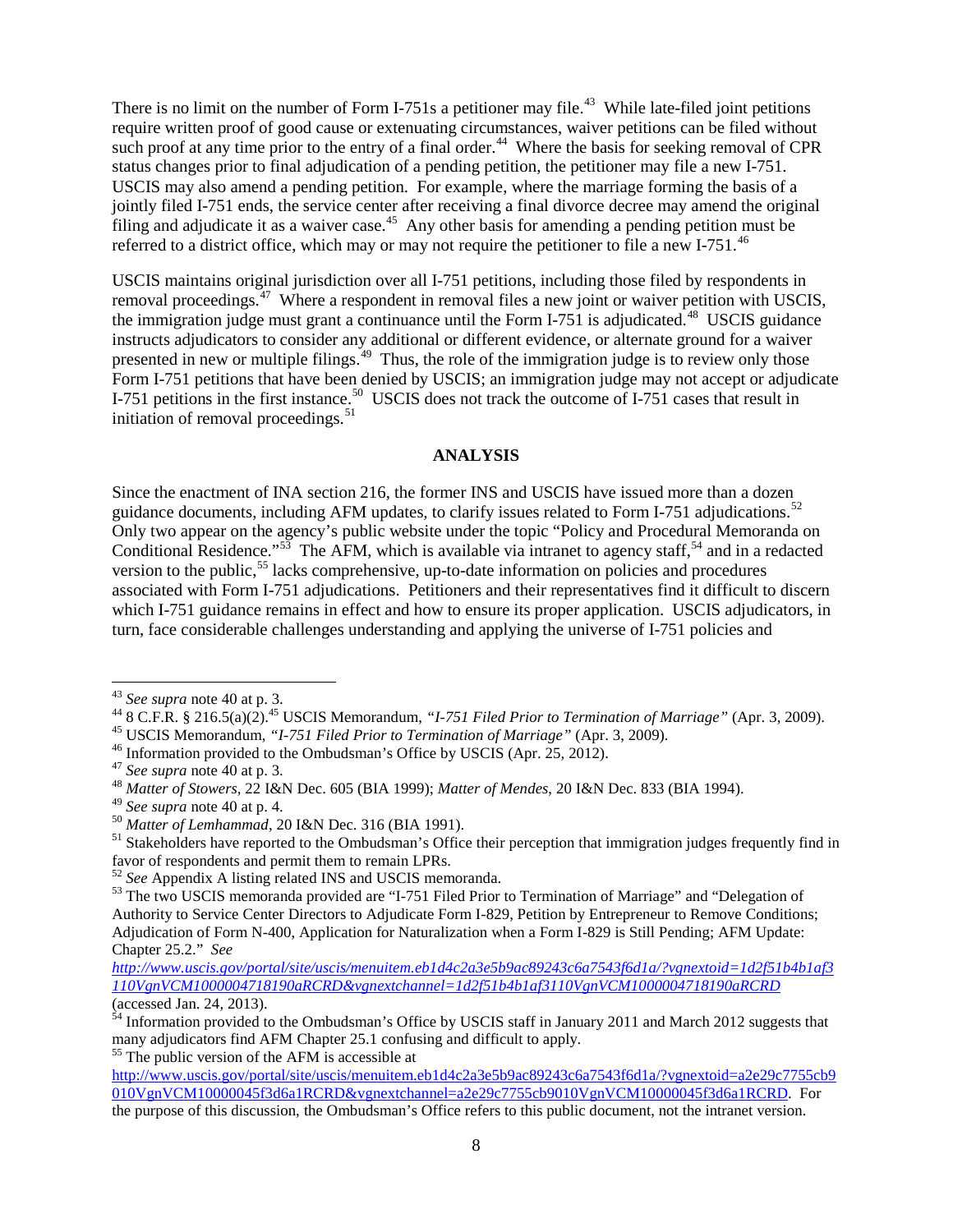procedures. When such guidance is misapplied, spouses and children seeking immigration benefits and services may encounter a range of undue burdens, including placement into removal proceedings.

# Ineffective Notice and Barriers to Securing Information, including Proof of Status

While USCIS typically provides initial notice as required when granting CPR status, the agency seldom issues any second notification*. [56](#page-9-0)* This is contrary to USCIS's written policy and otherwise results in missed opportunities for USCIS. A second notice about the conditional nature of this status is an important reminder to CPRs and may alleviate termination of status and issuance of NTAs for failure to file Form I-751. It also creates a means for USCIS to provide information about I-751 joint and waiver filing requirements, fees, and procedures.

During discussions with the Ombudsman's Office, some USCIS staff expressed support for a second notice. One USCIS officer observed that, "[A] denial without [second] notice is very harsh." She further pointed out that, where an applicant files with the wrong fee, the filing becomes untimely, and an NTA is often issued. If a petitioner has been married for over two years and is a victim of domestic violence, they may not realize they could be eligible for a waiver. She suggested, "[T]here should be a non-threatening letter listing exemptions that are available."<sup>[57](#page-9-1)</sup>

In terms of securing proof of status, many CPRs with expired or nearly expired documents encounter difficulty when requesting issuance of a temporary I-551 stamp at local USCIS offices. The AFM at Chapter 25.1 does not mention or link to the numerous directives on this topic. It recognizes that, "[A] conditional resident whose status has been terminated should be issued a temporary I-551 during the pendency of his or her case before the immigration judge,"[58](#page-9-2) but omits any reference to foundational guidance adopting and explaining this legal conclusion.*[59](#page-9-3)*

#### *Case example:*

*The Ombudsman's Office received a request for assistance from an individual in removal proceedings who was seeking proof of status after USCIS denied her jointlyfiled Form I-751. She first appeared at a district office in April 2012 to obtain an I-551 stamp in her passport so she could work while in proceedings. Following her attorney's advice, she brought to the INFOPASS appointment copies of relevant agency guidance, including the August 6, 1996 INS Memorandum. The USCIS officer refused to issue proof of status despite the guidance. Repeated contacts with the district by the Ombudsman's Office eventually resulted in issuance of the I-551 stamp in December 2012.* 

The Form I-797, which extends status during the pendency of an I-751, includes a receipt number much like any other notice of proper filing with USCIS. The Ombudsman's Office understands that due to limitations in USCIS technology, CPRs are unable to check the status of their case online, or in any other way, with the I-797 receipt number. Only after receiving an Application Support Center (ASC) appointment letter with a different receipt number may CPRs check case status online at [www.uscis.gov.](http://www.uscis.gov/)

<span id="page-9-0"></span><sup>&</sup>lt;sup>56</sup> Information provided to the Ombudsman's Office by USCIS (Sept. 2011 and Mar. 2012) and by stakeholders (2010-2012).

<span id="page-9-3"></span>

<span id="page-9-2"></span><span id="page-9-1"></span><sup>&</sup>lt;sup>57</sup> Information provided to the Ombudsman's Office by USCIS (Jan. 2011).<br><sup>58</sup> AFM Chapter 25.1(h)(2).<br><sup>59</sup> INS Memorandum, "Legal Opinion: Status of a conditional permanent resident after denial of the I-751 during pendency of review by EOIR," (Aug. 6, 1996), and "Status of Conditional Residence in Proceedings," (Oct. 9, 1997).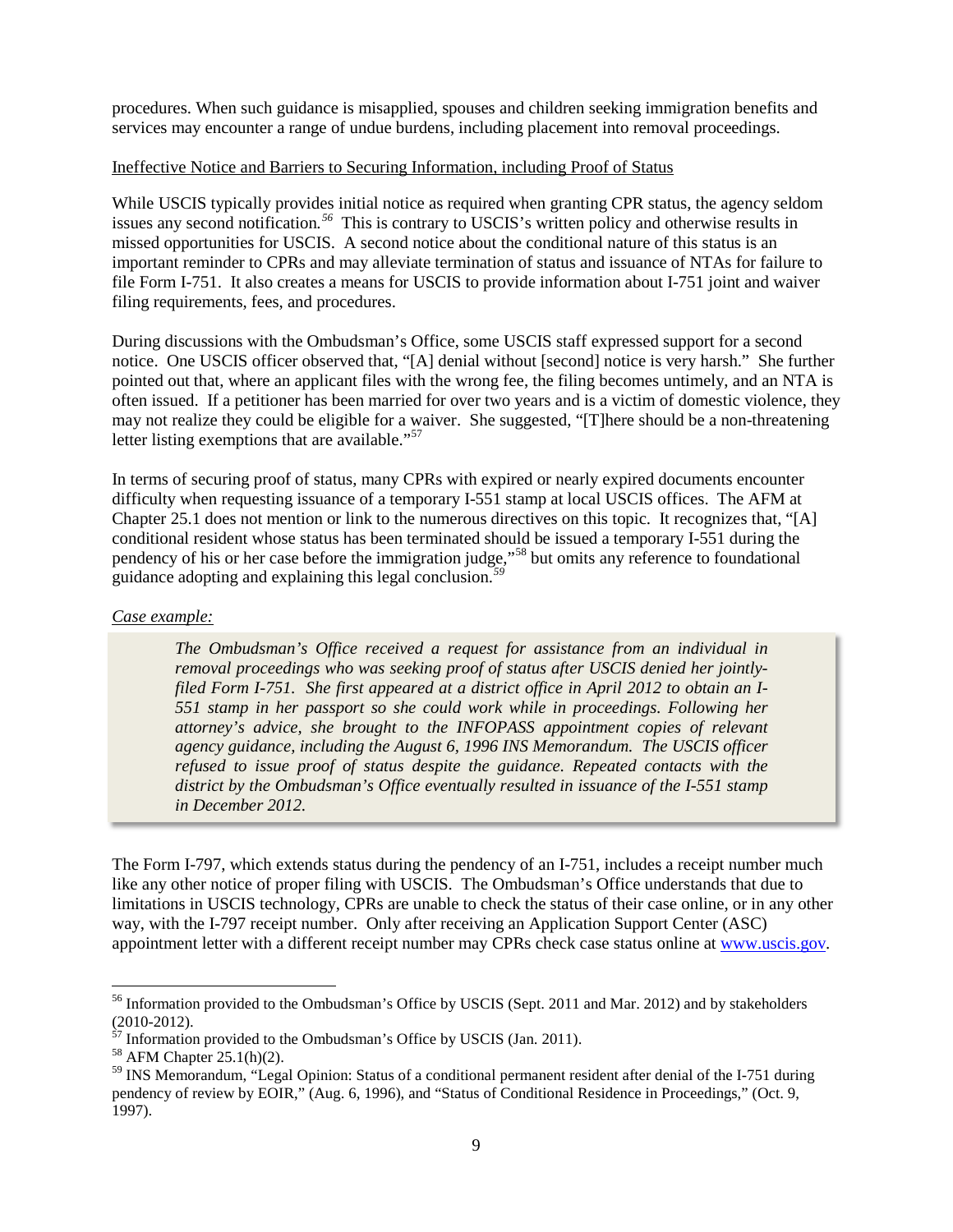Some individuals appearing on behalf of petitioners report not receiving I-751 notices, including copies of the Form I-797, RFEs or other important documents despite having properly filed a Form G-28, *Notice of Entry of Appearance as Attorney or Accredited Representative* with USCIS. At times, only one receipt notice is sent to either the petitioner or his or her attorney.<sup>60</sup> USCIS has clarified that in cases where a petitioner or attorney of record does not receive a receipt or approval notice, they should contact the NCSC and request a duplicate notice from the service center having jurisdiction over the I-751 petition.<sup>[61](#page-10-1)</sup>

#### Inefficient Processes and Inconsistent Adjudications

At several points following the filing of Form I-751, USCIS has the opportunity to ensure consistent actions in the adjudication of the case. The agency, however, sometimes fails to detect that the marriage at issue was more than two years old, meaning the foreign-born petitioner should have received LPR as opposed to CPR status. In those cases, the burden rests with the petitioner(s) to correct these errors, which causes delays and additional expenses.

#### *Case example:*

*The Ombudsman's Office received a request for assistance from an individual who was improperly issued CPR status. When she began the immigration process to join her husband in the United States, the couple had been married for less than two years. By the time she entered the United States, they had been married for slightly over two years. Nevertheless, she was improperly issued a conditional LPR card by USCIS, based on a determination made by U.S. Customs and Border Protection. She later filed a waiver of the joint petition to remove the conditions of residence based on abuse. The service center sent an RFE for additional information and then relocated the petition for interview at a district office. Four months after the interview, she received a letter from USCIS stating that she should have been issued a 10-year LPR card instead of a conditional card and she should file Form I-90 to correct this error (fee waived). The individual filed Form I-90, Application to Replace Permanent Resident Card, in April 2010, and it was denied four months later. The denial stated that the I-90 could not be approved because the I-751 waiver was still pending. There appeared to be misinformation in the electronic systems. The individual, through her attorney, tried to inform USCIS of these errors by contacting the National Customer Service Center (NCSC) and by attending INFOPASS appointments. She also filed a Motion to Reopen the I-90. During this time, she was unable to obtain an I-551 stamp in her passport. Following intervention by the Ombudsman's Office, USCIS approved the Form I-90 in April 2011.* 

When asked to explain what measures are in place to ensure CPR status is conferred properly upon admission to the United States, USCIS stressed that, in consular processing cases, U.S. Customs and Border Protection is responsible "for ensuring…correct classification." Where an individual receives a permanent resident card with the wrong classification, USCIS indicated that the recipient "can request a card with the correct classification by filing Form I-90 (fee-waived)."<sup>[62](#page-10-2)</sup>

<span id="page-10-2"></span>

<span id="page-10-1"></span><span id="page-10-0"></span><sup>&</sup>lt;sup>60</sup> Information provided to the Ombudsman's Office by stakeholders (Apr. 25, 2012).<br><sup>61</sup> Information provided to the Ombudsman's Office by USCIS (July 11, 2012).<br><sup>62</sup> Information provided to the Ombudsman's Office by USC "reviews all I-751 petitions at the adjudications level to determine if the individual was properly classified as a CPR. If they were not, and CBP should have admitted the CPR as an LPR because the marriage was more than two years old at the time of admission, the service center requests a corrected LPR card with 10-year validity and the proper immigrant classification, administratively closes the I-751 petition, and processes a fee refund."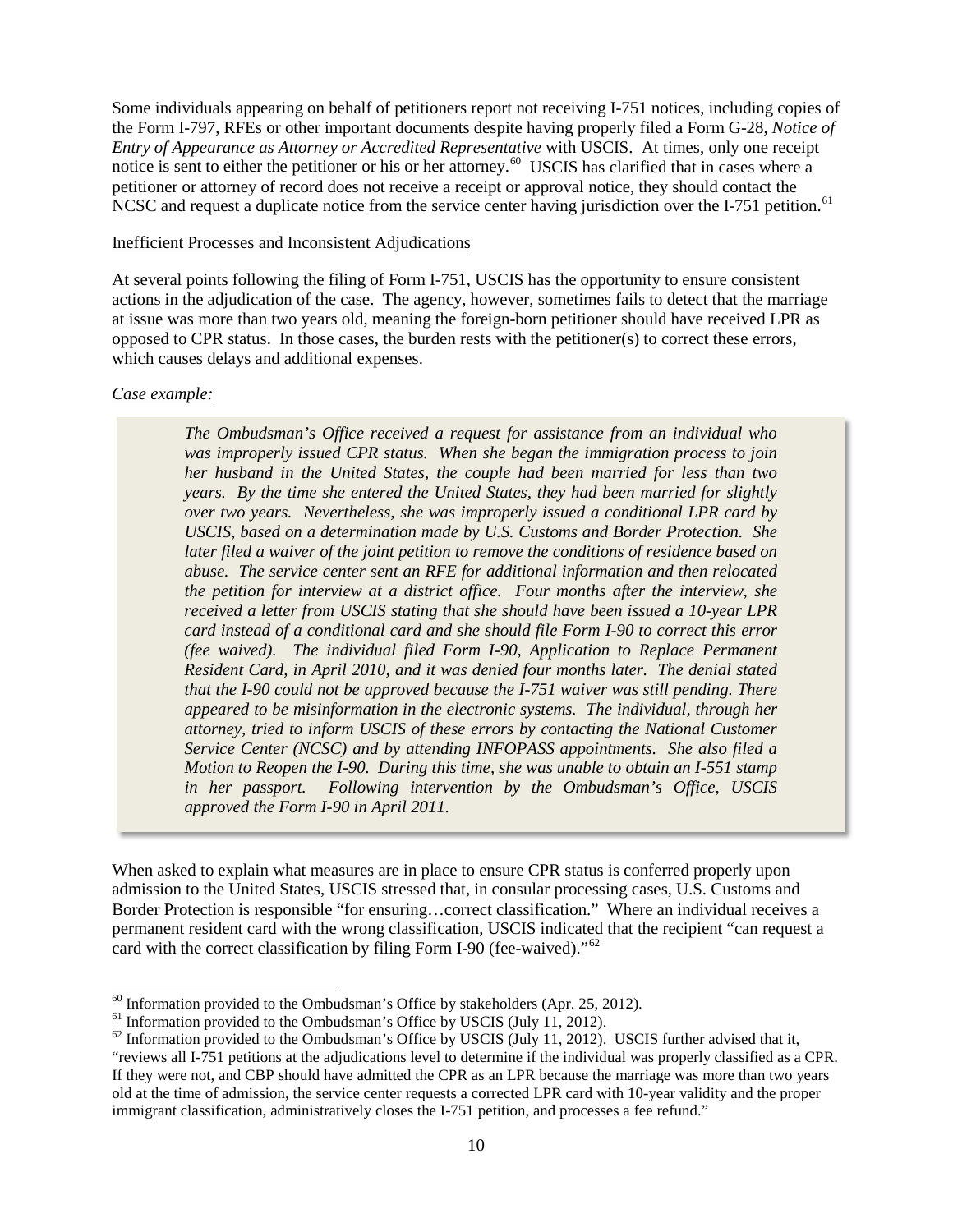Another area where inconsistent processing may affect I-751 petitions occurs at service centers when determining to transfer cases for interview. Although USCIS has issued guidance indicating when an I-751 should be forwarded to a district office for interview, uncertainty remains regarding, "when it is okay to approve [a case] without an interview."<sup>[63](#page-11-0)</sup> Service center staff told the Ombudsman's Office that they typically recommend referral to a district office whenever they feel unable to render a decision based on information provided by the petitioner and their own independent research. $^{64}$  $^{64}$  $^{64}$  This approach does not align with agency directives or the AFM. In addition, district office staff finds that referred cases seldom include clear notes regarding outstanding areas of concern.<sup>65</sup> These issues may contribute to the inconsistent application of guidance and inefficient adjudication reported by stakeholders.

Another manifestation of this situation is variation in the issuance of RFEs. Some stakeholders believe the CSC issues RFEs and transfers for interview most if not all cases involving a marriage without children. <sup>[66](#page-11-3)</sup> On the other hand, these same stakeholders report that I-751s with children of the marriage (whether joint or waiver filings) seem to be approved without question. Others report receiving RFEs on a case-by-case basis for information already submitted to USCIS.<sup>67</sup> This is not unlike the experience of applicants across form types who lament the issuance of "boilerplate" RFEs.

#### *Case example:*

*The Ombudsman's Office received a case from a married couple who filed a joint petition to remove the conditions on the husband's residence in May 2011. The service center processing the petition sent an RFE for evidence already submitted. Confused by this request and unsure what was lacking in the original filing, the couple responded by submitting again all of the same information. The case was pending longer than posted processing times, and the delay affected adversely the family's ability to relocate to allow the husband to begin graduate school. The Form I-751 was eventually approved in August 2012 after a district office interview.* 

# Interviews

Problems reported to the Ombudsman's Office in relation to I-751 interviews include allegations of USCIS officers making inappropriate remarks, displaying unprofessional behavior, and demonstrating obvious skepticism about petitioners and their attorneys or accredited representatives.<sup>[68](#page-11-5)</sup> In select

<span id="page-11-1"></span><span id="page-11-0"></span><sup>&</sup>lt;sup>63</sup> Information provided to the Ombudsman's Office by USCIS (March 2012).<br><sup>64</sup> *Id*. These same adjudicators stated that they no longer apply the AFM language regarding assignment of fraud<br>levels to I-751 petitions.

<span id="page-11-2"></span> $<sup>65</sup>$  Information provided to the Ombudsman's Office by USCIS (Mar. 2012 and Sept. 2012). In the case of</sup> separation or divorce, USCIS guidance instructs service centers when referring I-751s to the district to place a memorandum in the file stating, "[T]he co-petitioners are separated or have initiated divorce or annulment proceedings, and the evidence of record does not sufficiently demonstrate that the marriage was bona fide." *See supra* note 45 at p. 3.<br><sup>66</sup> Information provided to the Ombudsman's Office by stakeholders (May 2011). In information provided to the

<span id="page-11-3"></span>Ombudsman's Office by USCIS (Feb. 2013), the agency notes that RFEs are issued on a case-by-case basis.<br>
<sup>67</sup> Information provided to the Ombudsman's Office by stakeholders (2011-2012).<br>
<sup>68</sup> *Id.* USCIS reports that it i

<span id="page-11-5"></span><span id="page-11-4"></span>This policy has not yet been finalized, but will be included in the new online policy manual. In the meantime, applicants and their representatives can submit complaints about inappropriate or unprofessional behavior in-person by asking to speak with a supervisor.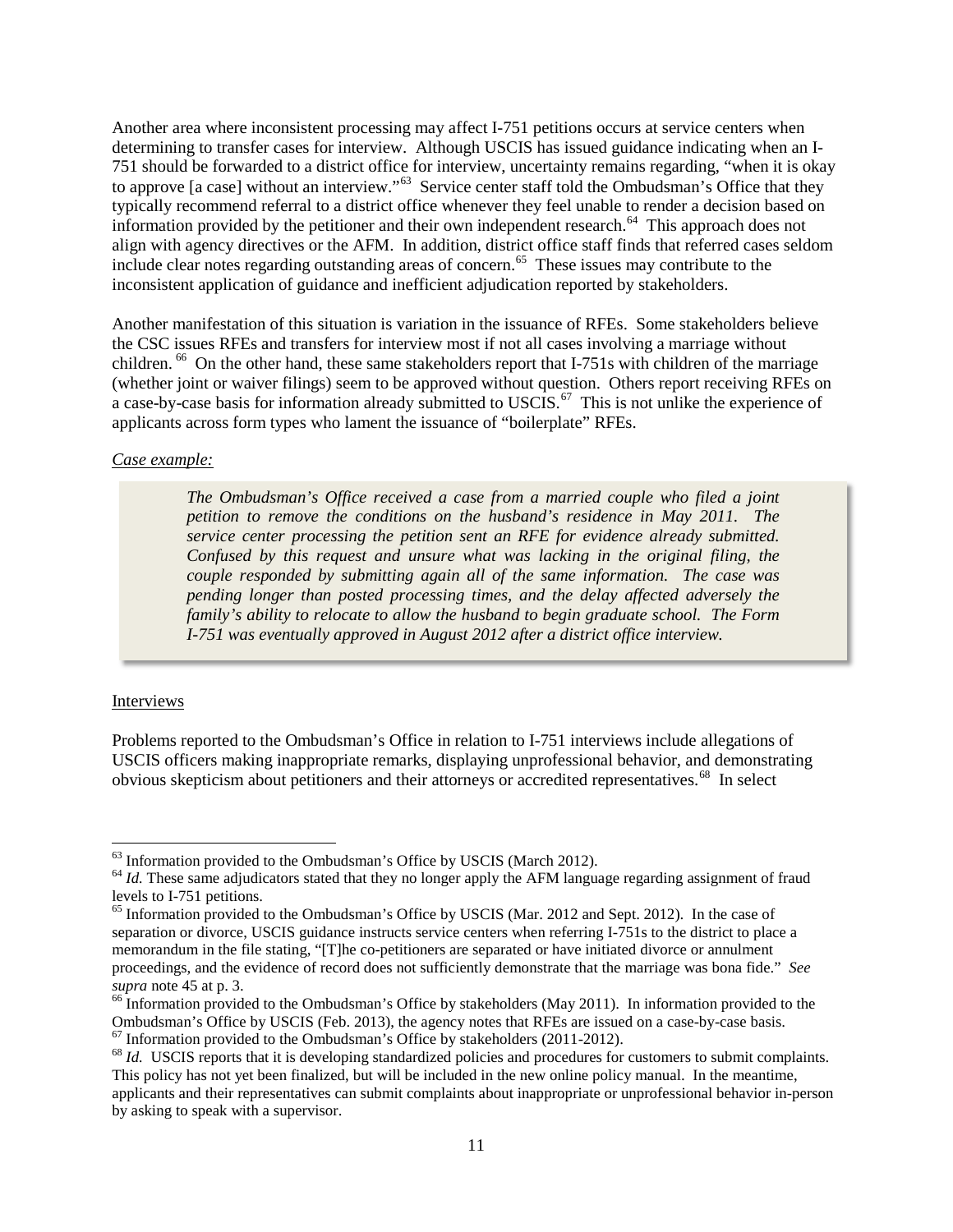locations, "officers appear unprepared, utilize poor listening skills, interrupt repeatedly and fail to apply proper legal standards."<sup>[69](#page-12-0)</sup>

USCIS recognizes the need for professionalism and sensitivity when interviewing applicants and petitioners, especially where the facts and circumstances involve allegations of domestic violence.<sup>70</sup> The agency stated that revisions to a *draft* National I-751 Standard Operating Procedure *require* adjudicators to "undergo training for sensitivity, safe address and confidentiality, and consistency."<sup>71</sup> Such training is not yet mandatory. Even if it were, the topics indicated would not address the full range of challenges associated with I-751 adjudications, whether at the service center or district level. For example, USCIS district staff consistently reported to the Ombudsman's Office feeling ill-equipped to handle waivers based on battering or extreme cruelty.<sup>[72](#page-12-3)</sup> Some admitted "not knowing how to deny these cases for cause*.*"*[73](#page-12-4)* Others expressed uncertainty as to "what is acceptable to ask or how to determine if someone suffered abuse."*[74](#page-12-5)*

#### *Case example:*

*The Ombudsman's Office observed one district office adjudicator evaluating a waiver for battery and extreme cruelty filed pro se by a young man. The adjudicator asked the petitioner to relate information about the bona fides of the marriage; she wanted to know about the couple's courtship and living arrangements. When he began discussing circumstances involving abuse, the adjudicator stopped him, said she would get to that topic later, and noted that evidence in the file in the form of a letter from his estranged spouse contradicted his story. The petitioner followed her instruction and described his living arrangements during the marriage. The adjudicator then asked about why he filed for a waiver. She allowed him to explain the deterioration of the relationship and concomitant abuse. The adjudicator then reviewed the evidence submitted and issued an RFE for a certified transcript of his tax return. In a discussion with the Ombudsman's Office after the interview, the officer did not question the bona fides of the marriage, but stated that she did not believe the petitioner was eligible for a waiver based on battery and extreme cruelty. Without indicating how an RFE for a certified transcript of the petitioner's tax return related to battery or extreme cruelty, the adjudicator said she intended to deny the case. The Ombudsman Office was concerned not only about the seemingly unnecessary RFE, but also the adjudicator's reference to a letter submitted by the petitioner's USC spouse that the petitioner had no opportunity to view or challenge.* 

#### Waivers

As suggested earlier, service center and district office staff report different levels of preparedness to adjudicate I-751 cases. The VSC VAWA unit offers consistent, in-depth training on battery and extreme cruelty across form types. While the VAWA Unit does not adjudicate I-751 petitions, the VAWA Unit's

<span id="page-12-2"></span><span id="page-12-1"></span>

<span id="page-12-0"></span><sup>&</sup>lt;sup>69</sup> Information provided to the Ombudsman's Office by stakeholders (Mar. 2011).<br><sup>70</sup> Information provided to the Ombudsman's Office by USCIS (July 11, 2012).<br><sup>71</sup> *Id*. It is not clear when this *draft* manual will becom January 7, 2013 the creation of a central on-line USCIS Policy Manual that will ultimately replace the AFM. To date, USCIS has released the first of 12 volumes titled, Citizenship and Naturalization.

<span id="page-12-4"></span><span id="page-12-3"></span> $^{72}$  Information provided to the Ombudsman's Office by USCIS (2011-2012).<br> $^{73}$  Information provided to the Ombudsman's Office by USCIS (Mar. 2012). One adjudicator commented that, "I-751s are considered low priority in district offices, but they are time intense and require more resources than management thinks they do."

<span id="page-12-5"></span> $74$  *Id.* A lack of training on domestic violence and extreme cruelty was cited repeatedly as one reason for this uncertainty.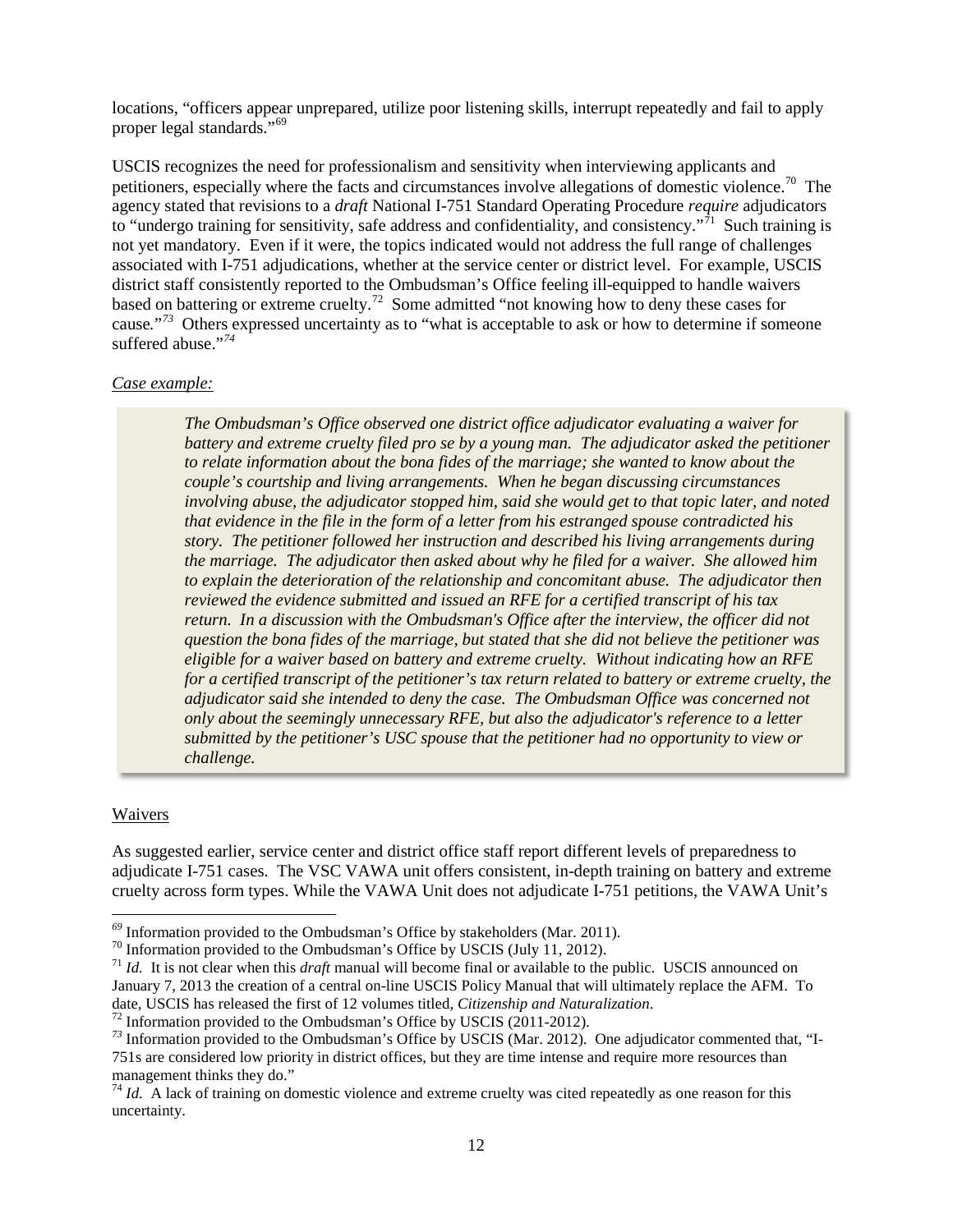presence at the VSC serves as a valuable resource for adjudicators. Staff and stakeholders see this as impacting positively the adjudication of I-751 waivers in that setting.<sup>75</sup> On the other hand, some CSC staff acknowledges feeling ill-equipped to evaluate claims involving battery and extreme cruelty.<sup>[76](#page-13-1)</sup> Stakeholders who perceive a qualitative difference in adjudications between the two centers echo this sentiment.<sup>[77](#page-13-2)</sup> Each service center also observes safe address procedures in battered spouse cases. However, USCIS field office staff noted that interviews are scheduled by contractors who are not trained in VAWA confidentiality or safe address rules.<sup>[78](#page-13-3)</sup>

For waivers based on the termination of a marriage, USCIS has not updated the AFM to reflect information in its April 2009 memo on this topic.<sup>[79](#page-13-4)</sup> Instead, the AFM contains outdated information and scenarios. The April 2009 memo provides:

- If a CPR files a *waiver* petition based on termination of marriage, but the CPR is legally separated or in pending divorce or annulment proceedings, USCIS shall issue an RFE requesting documents terminating the marriage. If the CPR provides within the allotted 87 days responsive information, the service center shall adjudicate the petition on the merits. Otherwise, the I-751 will be denied.
- If a CPR files a *joint* petition but is legally separated or in divorce or annulment proceedings, USCIS shall issue an RFE requesting a copy of termination documents and a statement as to whether the CPR would like the joint petition to be treated as a waiver. If the CPR provides such documents with an affirmative reply, USCIS will amend the joint petition and adjudicate it as a waiver. Otherwise, USCIS may continue to adjudicate the petition to assess the *bona fides* of the marriage and approve or refer the petition for an interview. In the latter scenario, the adjudicator handling the petition is instructed to include a memorandum in the file summarizing issues in need of further examination by the district office.<sup>[80](#page-13-5)</sup>

While offering instruction on two discrete scenarios, the April 2009 memo does not address other situations that can and do arise in I-751 adjudications. For example, where a CPR requesting a waiver is unable to secure a final divorce or annulment decree within the 87 day RFE response period, no protocol exists to extend such period. Hence, USCIS policy dictates denying the Form I-751 and issuing an NTA. Also unaddressed in the AFM is the impact of a petitioning spouse's death on a pending Form I-751.<sup>[81](#page-13-6)</sup>

#### A Need for Enhanced Processes Concerning Late and/or Multiple Filings and Referral for Removal

USCIS, in response to an information request from the Ombudsman's Office, affirmed that it, "allows for late-filed I-751s if the petitioner establishes to the satisfaction of the director, in writing, that there was good cause for the failure to file Form I-751 within the required time period."<sup>82</sup> Limited guidance exists as to what constitutes "good cause" and, as is typically linked to this requirement, "extenuating circumstances." The October 2009 memo provides certain examples,<sup>[83](#page-13-8)</sup> but the memo is not featured in the AFM. While USCIS's recent interim policy memorandum directs adjudicators to issue RFEs to

<span id="page-13-8"></span><span id="page-13-7"></span><sup>82</sup> Information provided to the Ombudsman's Office by USCIS (Apr. 25, 2012). <sup>83</sup> *See supra* note 40.

<span id="page-13-0"></span><sup>&</sup>lt;sup>75</sup> Information provided to the Ombudsman's Office by USCIS (Sept. 2011) and stakeholders (2011-2012).<br><sup>76</sup> Information was provided to the Ombudsman's Office by USCIS (Mar. 2012).<br><sup>77</sup> Information provided to the Ombuds

<span id="page-13-2"></span><span id="page-13-1"></span>

<span id="page-13-3"></span>

<span id="page-13-4"></span>

<span id="page-13-6"></span><span id="page-13-5"></span>This case holds that a CPR seeking to remove the conditional basis of his or her status who has timely filed the petition and appeared for an interview required under INA  $\S 216(c)(1)$ , does not need a separate section 216(c)(4) hardship waiver if the petitioning spouse died during the two-year conditional period.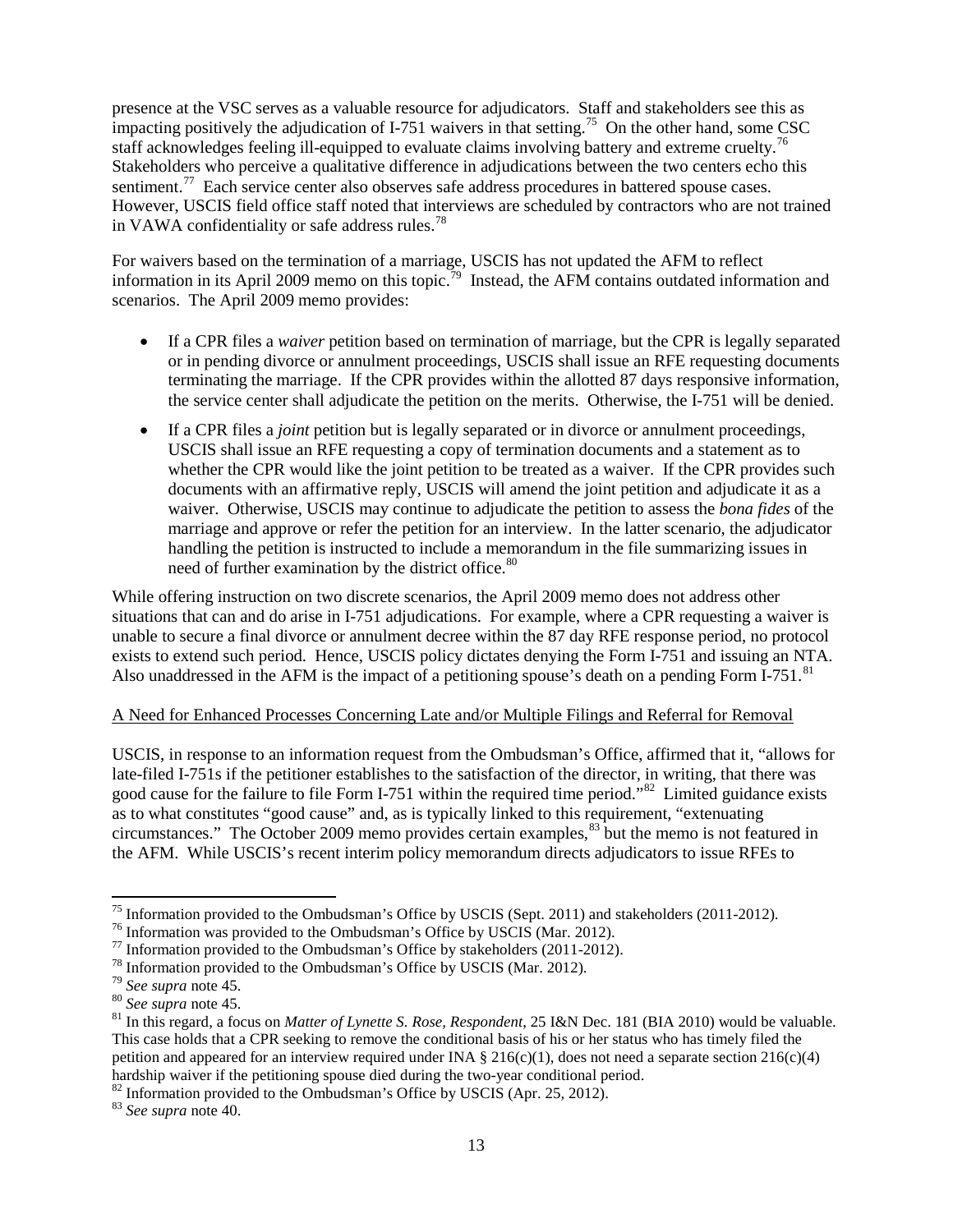afford petitioners the opportunity to comply with INA section  $216(C)(1)(A)$ ,<sup>[84](#page-14-0)</sup> it repeats but does not further explain what constitutes good cause or extenuating circumstances or how to demonstrate the same.

In the absence of a reliable protocol for second notice under 8 C.F.R. § 216.2(b), or clear information as to the definition of good cause, petitioners may fail to realize their obligation to file the Form I-751, and what is needed to support a late filing. Hence they risk automatic termination of their CPR status. USCIS has represented that, as a matter of policy and practice, it detects through system-generated reports those in CPR status who have failed to file the Form I-751 as required. USCIS stated to the Ombudsman's Office that "[i]f there is no evidence that a Form I-751 has been filed, and there is nothing in the record of proceeding or in USCIS systems that precludes termination of CPR status, USCIS issues a termination notice and a Notice to Appear to place the CPR in removal proceedings."<sup>85</sup> This creates ancillary problems and the need for jurisdictional coordination where the petitioner subsequently files and USCIS accepts a late Form I-751. Consistent and effective notice under 8 C.F.R. § 216.2(b) would potentially decrease untimely filings and avoid the initiation of unnecessary or improvident removal proceedings.

Finally, USCIS's overall processing of I-751 cases is constrained and complicated by its use of the Marriage Fraud Amendment System (MFAS). MFAS is an electronic system that supports the processing and control of petitions to remove CPR status.<sup>86</sup> Stakeholders and USCIS users freely recognize that:

- MFAS does not capture more than one I-751 at a time for a given case. If a CPR files a second or multiple I-751s, all but the most recently filed I-751 record is erased from MFAS.
- MFAS does not fully interface with other USCIS databases such as the Central Index System (CIS) and Computer Linked Application Information Management System (CLAIMS). Because MFAS is not a CLAIMS-based system, petitioners cannot use their I-751 receipt number to ascertain case status online.
- MFAS records are managed and controlled by the service centers. If a case is transferred to a district office for interview and the adjudicator discovers information in MFAS is missing or inaccurate, he or she cannot fix it. Instead, the case must be returned to the service center with an indication of what MFAS information should be changed.
- MFAS cannot generate approval notices that list the ground for removal of CPR status. This is especially significant in battered spouse cases where a petitioner demonstrates eligibility for more than one waiver ground. Lack of clarity as to why LPR status was accorded can affect adversely an I-751 petitioner's ability to naturalize in three rather than five years under INA section  $319(a).^{87}$  $319(a).^{87}$  $319(a).^{87}$

<span id="page-14-2"></span><span id="page-14-1"></span>

<span id="page-14-0"></span><sup>&</sup>lt;sup>84</sup> *See supra* note 42.<br><sup>85</sup> Information provided to the Ombudsman's Office by USCIS (July 11, 2012).<br><sup>86</sup> During interactions with the Ombudsman's Office in 2010-2012, USCIS staff repeatedly described MFAS as antiquated

<span id="page-14-3"></span> $\frac{87}{100}$  Individuals who obtain LPR status by reason of an approved waiver of the joint filing requirement under INA § 216(c)(4)(C) are eligible to apply for naturalization under INA § 319(a). *See* USCIS Memorandum, "Clarification of Classes of Applicants Eligible for Naturalization under Section 319(a) of the Immigration and Nationality Act (INA), as amended by the Victims of Trafficking and Violence Protection Act of 2000 (VTVPA), Pub. L. 106-386" (Jan. 27, 2005). An additional problem noted by stakeholders is that agency guidance does not address whether dependent children included on an approved parent's waiver filing may naturalize in three years along with their parent.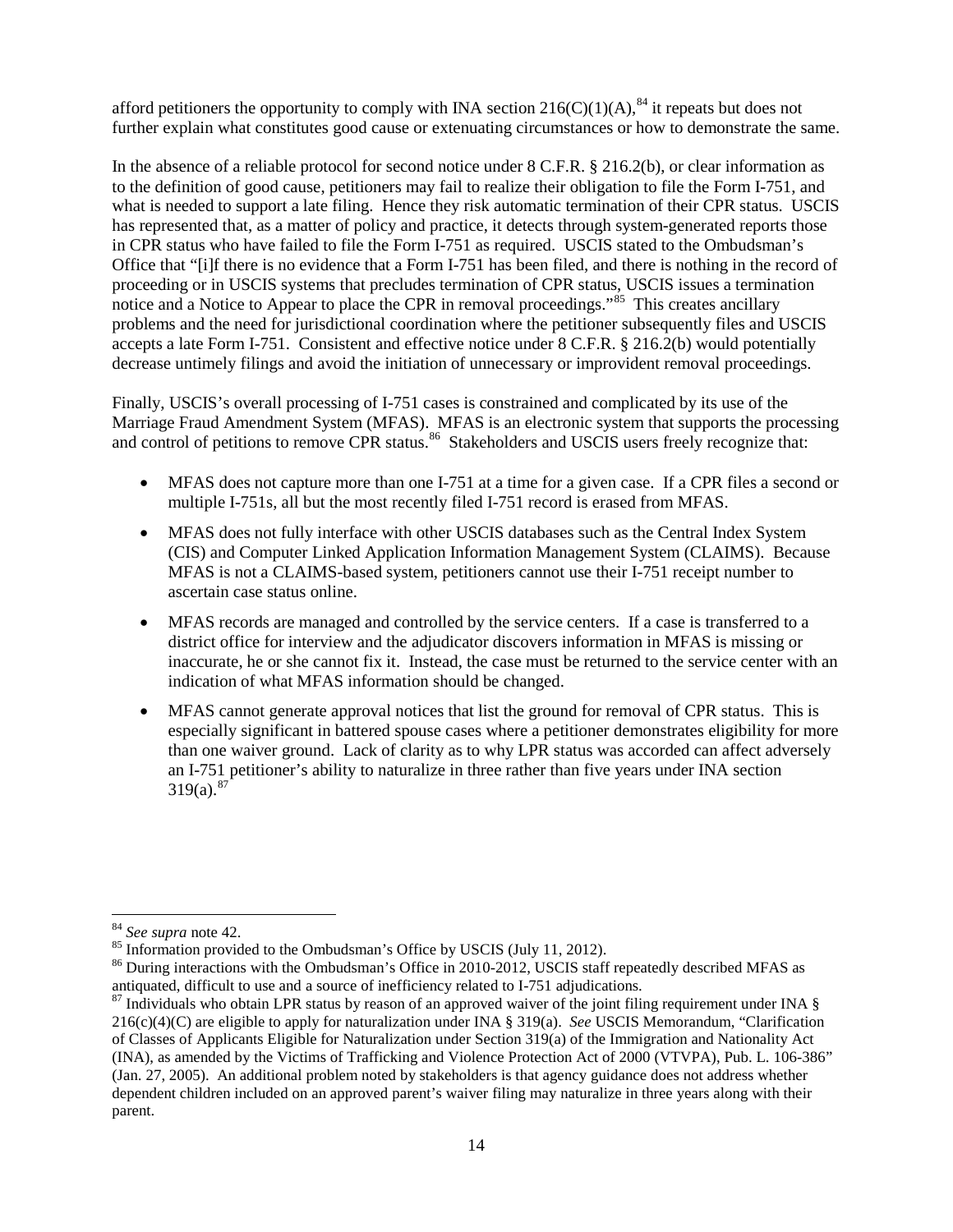# **RECOMMENDATIONS**

The adjudication of I-751 petitions can be complicated, time-consuming and very challenging. It is not surprising that new, as well as seasoned, adjudicators encounter problems handling this line of cases. To address difficulties associated with Form I-751 adjudications, the Ombudsman's Office recommends that USCIS**:**

# **1) Provide Timely, Effective and Accurate Notice to Petitioner(s) and Their Attorneys or Accredited Representatives on I-751 Receipt, Processing and Adjudication Requirements and Decisions.**

# **A.** *Proper Notice*

At the time USCIS confers conditional permanent resident status under INA section 216, and then again approximately 90 days before the second anniversary of that date, immigration law and USCIS policy require notice to petitioners of the conditional basis of their status, and the Form I-751 filing requirement. However, USCIS seldom provides a second notice. This increases the risk to petitioners of automatic termination of CPR status, and placement in removal proceedings. To address this situation, USCIS should create a system to ensure CPR status was properly conferred and indicate when a second notice is appropriate. If CPR status was improperly conferred, USCIS should generate a notice to inform the petitioner(s) and attorney or accredited representative to file Form I-90 (fee waived) so that a new 10-year LPR card can be created. If the CPR status was properly conferred, USCIS should generate the second notice of CPR status to both the petitioner(s) and attorney or accredited representative and include filing requirements related to waivers under INA section  $216(c)(4)$ .

# **B.** *Processing Information*

In addition, USCIS should ensure that the receipt number provided to petitioners on their initial I-797 can be used to access case status and/or processing information online or in any other way normally available to its customers. Also, specifying on the initial I-797 receipt notice the names of any dependent children included in the filing would help derivatives demonstrate the existence of a petition pending on their behalf and secure temporary proof of their CPR status.

# **C.** *Adjudication Requirements and Decisions*

USCIS has not clarified either on its public website or in written guidance what constitutes proof of good cause or extenuating circumstances in late-filed cases. In the context of providing initial and second notices to I-751 petitioners, USCIS should incorporate explanatory language on this point. USCIS should also capture in one place, whether in the AFM, a dedicated memorandum or on its public website, the factors in general that warrant referral of a Form I-751 petition to a district office for interview. When issuing RFEs and interview notices, the agency should be more specific as to outstanding areas of concern or documentary deficiencies. For I-751 cases referred to district offices, USCIS should further require service center staff to include a written summary for district staff as to why an interview is necessary.

Finally, unless MFAS can be improved to overcome its limitations, USCIS should explore and implement an alternative electronic system capable of enhancing I-751 processing. System improvements would include preserving data on more than one I-751 filing for any given case, interacting with other USCIS databases, enabling access to and manipulation of data by service center as well as district staff, and inclusion in final approval notices of applicable and ultimately approved waiver grounds. Until MFAS is updated or replaced, USCIS should develop an interim protocol to track and share with petitioners the basis for approval of waiver requests.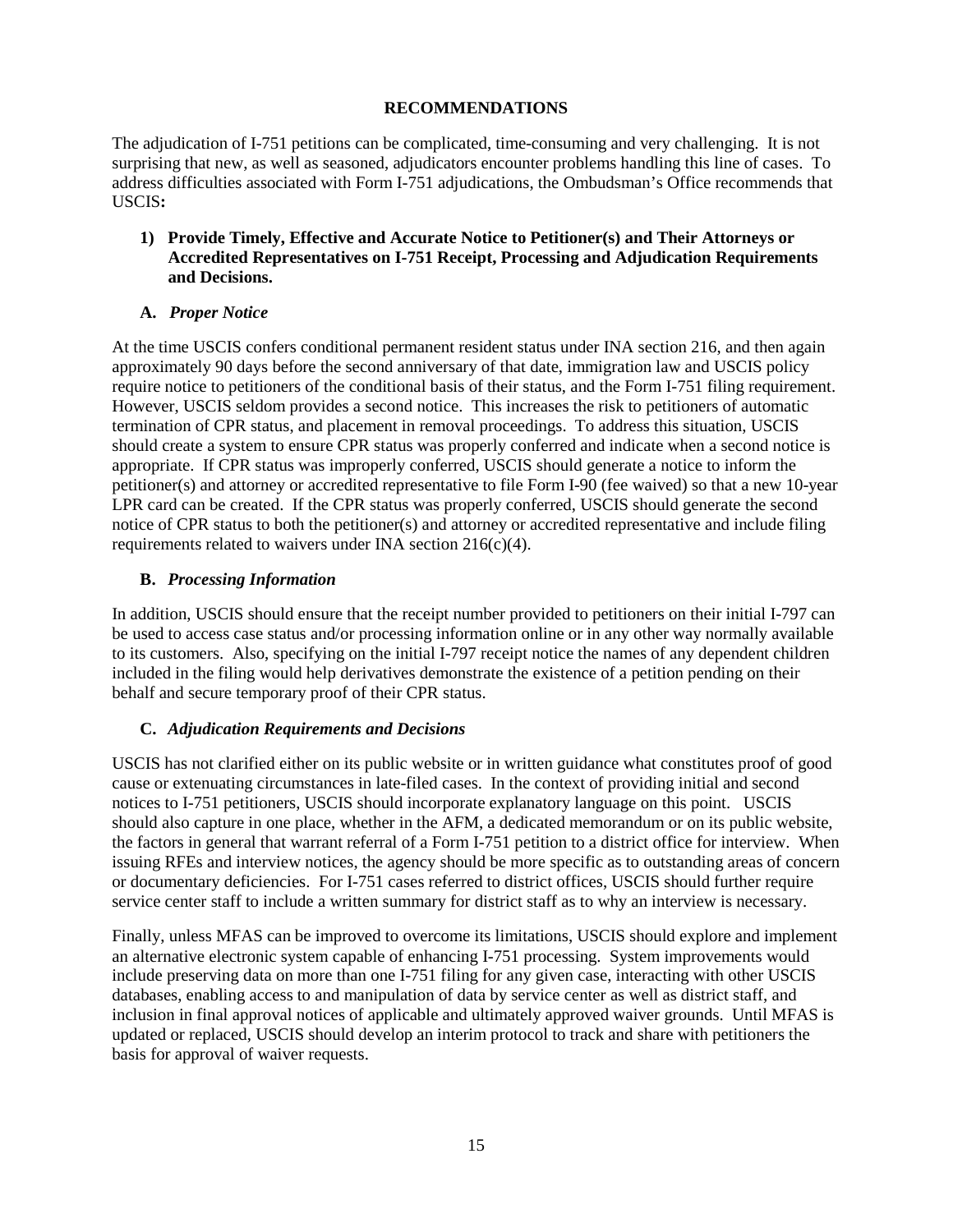## **2) Ensure AFM Chapter 25 is Updated, Accurate and Complete, or Create a Superseding Source of Consolidated Information for I-751 Adjudications.**

As reflected in the number and nature of guidance documents issued by the former INS and USCIS on I-751 processes and procedures, this area is marked by confusion and presents a range of challenges for all interested parties. Despite repeated instruction on the same topics, most notably the issuance of I-551 stamps and interview criteria, I-751 petitions and related requests for information or services are handled differently across USCIS. To increase understanding of important legal and procedural concepts and, therefore, consistency in adjudications, USCIS should ensure that AFM Chapter 25 is updated, accurate and complete. Another potentially remedial approach to address ongoing communication and operational gaps is to create a new, superseding source of consolidated information for I-751 adjudications. USCIS recently released the first chapter of its new online policy manual, and a chapter or section on I-751 adjudications could be a consolidated source of information on this area. In the meantime, USCIS should make available and highlight – for the public and USCIS adjudicators – all valid guidance.

# **3) Train USCIS Staff to Apply the Updated AFM or Superseding Guidance with an Emphasis on Waiver Standards and Procedures.**

To promote consistent adjudication under the law, regulations, and prevailing policies and procedures, USCIS should conduct comprehensive training in service center and district offices and adopt other quality assurance measures to monitor progress and problems associated with I-751 adjudications. In meetings with the Ombudsman's Office, USCIS adjudicators repeatedly cited a lack of training in this area. They further observed that because I-751 cases at times involve allegations of fraud or domestic violence, training is necessary and would be extremely helpful. They particularly expressed a desire for training on the "any credible evidence" standard for battered spouse waivers.<sup>[88](#page-16-0)</sup> USCIS should also ensure that proper safe address protections are implemented even when processing occurs through contract staff.

The VSC VAWA Unit is recognized for its expertise in providing training and information related to challenging issues. While the VAWA Unit does not adjudicate I-751 petitions, the VAWA Unit's presence at the VSC serves as a valuable resource for adjudicators reviewing I-751 waivers based on battery and extreme cruelty filed at the VSC. It is also likely that an adjudicator reviewing an I-751 at the VSC has undergone some form of domestic violence training through the VSC's regular and continuous training of its staff. This specialized resource is lacking at the CSC and in most district offices. District office adjudicators handling I-751 cases are likely to engage in direct contact with victims, yet they are not trained in how to discern battery or extreme cruelty.<sup>[89](#page-16-1)</sup> Whether by enlisting VSC VAWA staff or otherwise securing subject matter experts, USCIS should better prepare through training and consultation district office staff to adjudicate I-751 cases. Until such support is in place across district offices, USCIS might consider assigning I-751 waiver adjudications to senior or designated district office adjudicators who have received appropriate training and demonstrated the ability and sensitivity to conduct effective interviews.

Additional quality assurance measures USCIS should consider include:

- Initial review, as part of an adjudicator's checklist, of the I-751 petition to determine whether CPR status was properly conferred;
- Supervisory or secondary review of all outgoing RFEs to ensure they do not request extraneous information or documentation already submitted by the petitioner(s);

<span id="page-16-0"></span><sup>&</sup>lt;sup>88</sup> In this regard, the Department of Homeland Security has created an internal training, "VAWA: Confidentiality and Immigration Remedies."<br><sup>89</sup> AFM Chapter 25.1 specifically states, "Only under the rarest of circumstances should the interview requirement

<span id="page-16-1"></span>be waived in the case of an alien seeking a waiver of the filing requirement under section 216 (c)(4) of the Act."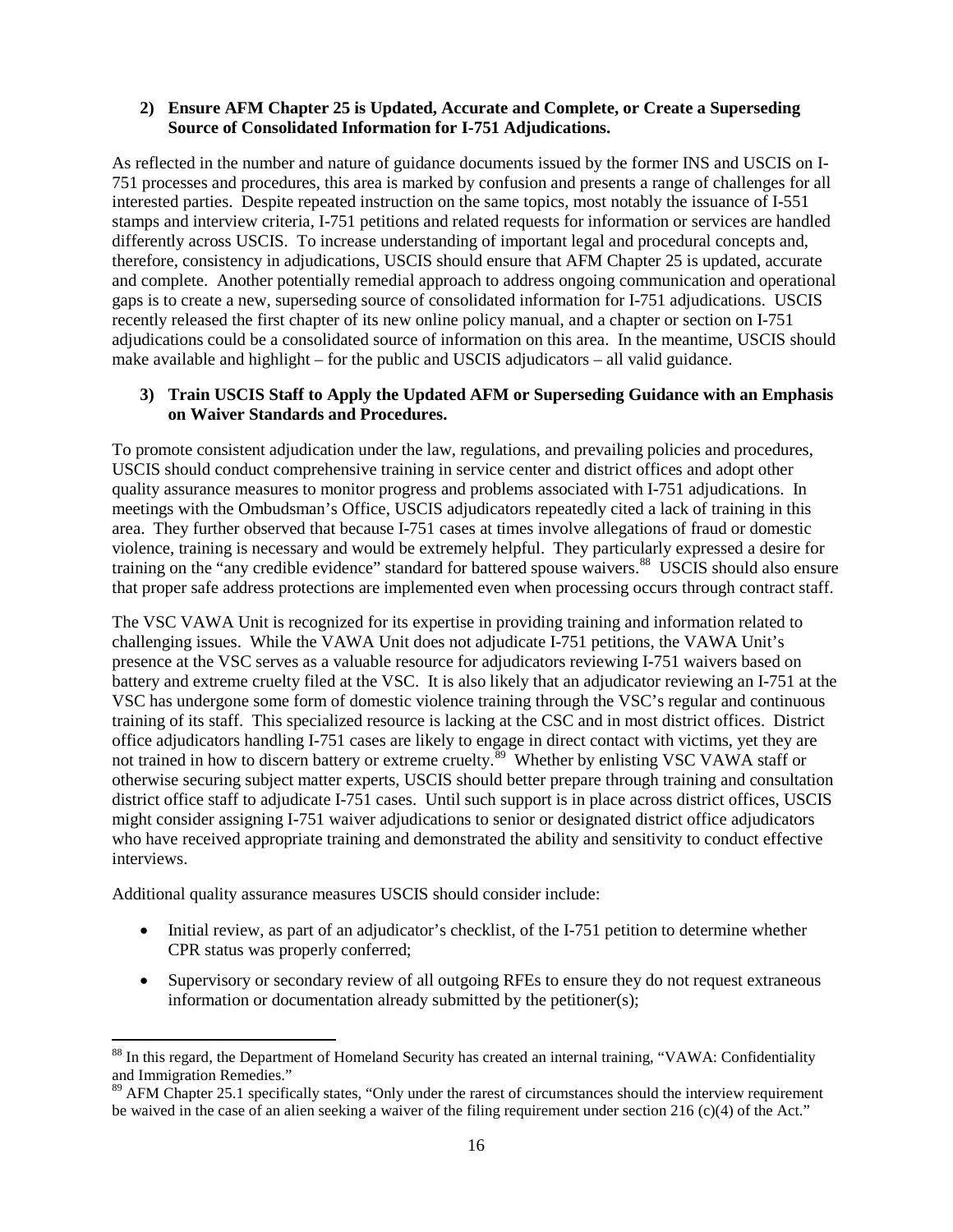- Addition of "credible evidence" language and examples in RFE templates;
- Creation of a model template for use by service center staff to explain why a transferred case requires an interview; and
- An initial review process whereby district offices determine whether transferred I-751s require interviews and alert service centers when transferred cases were approvable without interview. This suggested initial review is already undertaken by some USCIS district offices to best use local resources for scheduling interviews. As part of this review, the district office may report back to the service center any issues with the I-751 such as the need for more information in a transfer document or whether the filing was approved without interview. This important feedback loop may help minimize the number of cases improperly forwarded to district offices for interview.

# **CONCLUSION**

INA section 216 imposes an initial two-year period of conditional residence on certain spouses and dependent children who obtain permanent resident status based on a marriage to a USC or LPR. This provision was designed to detect and deter marriage-based immigration fraud. Myriad difficulties associated with achieving this important goal are apparent in the former INS and USCIS having issued more than a dozen guidance documents to address recurring problems associated with I-751 adjudications. Most of these directives are not included in the AFM, or reinforced through regular or targeted training. When guidance is misapplied, spouses and children may erroneously be placed into removal proceedings. Stakeholders, along with USCIS employees in service centers and district offices, have called for remedial agency action. The Ombudsman's Office hopes that the analysis and recommendations included in this review will result in meaningful change and improved I-751 adjudications.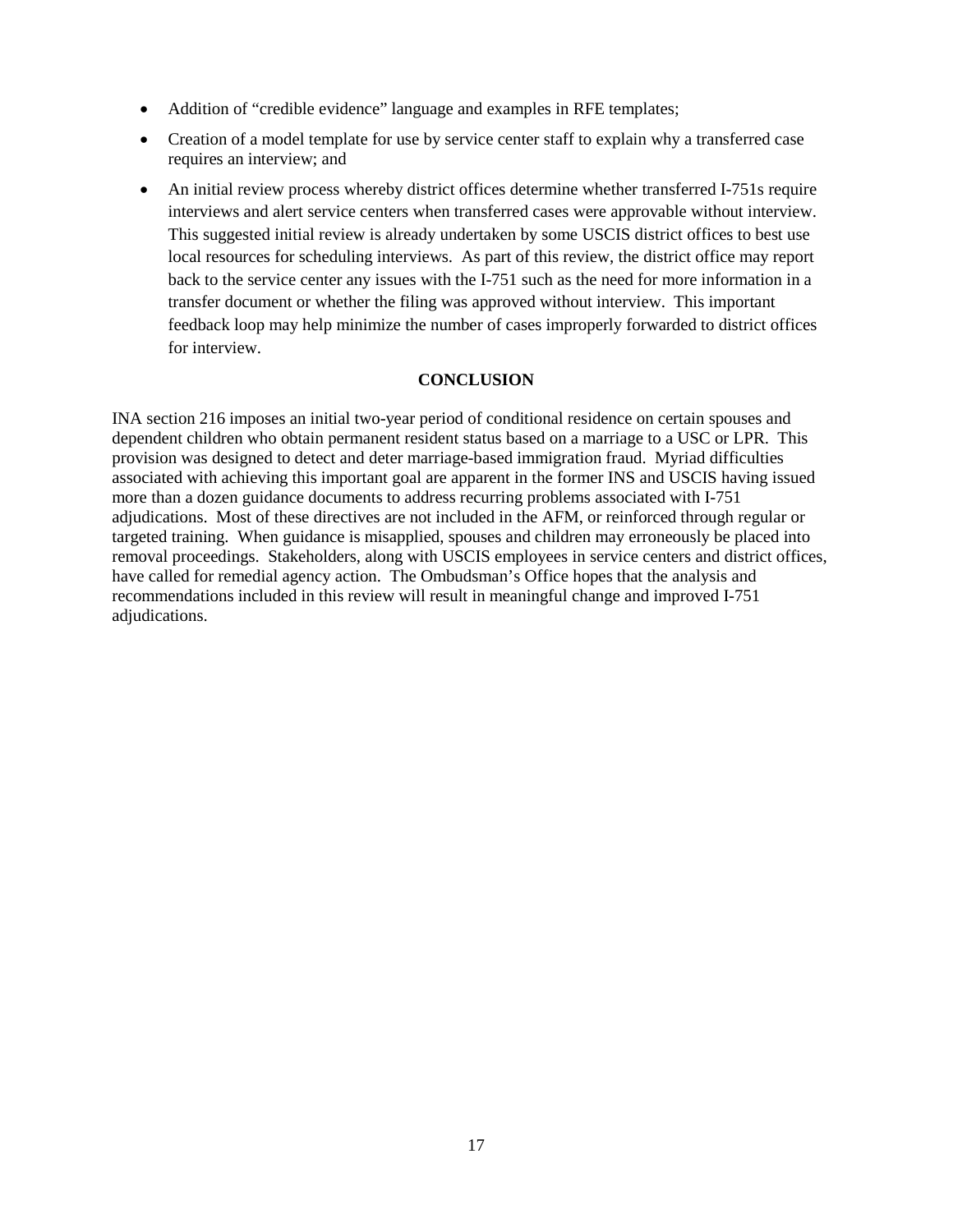# **APPENDIX A DATA RELATED TO FORM I-751**

In conducting this review, the Ombudsman's Office requested data from USCIS pertaining to conditional residence processing. This appendix includes a discussion of the data USCIS provided.

**Receipts, Approvals, Denials, and Cases Interviewed**. USCIS provided the number of Form I-751 receipts, approvals, and denials for joint and waiver petitions at each service center. Presented below is a chart that shows the total number, for all service centers, of receipts, approvals, denials, and transfers of petitions to a field office for interview.

From 2008 through 2012, USCIS received 946,293 Form I-751 petitions, of which 879,011 were jointly filed cases, and 67,282 were waiver cases. USCIS service centers granted 749,287 Form I-751 petitions, of which 724,660 were jointly filed cases, and 24,627 were waiver cases. Service centers denied 19,513 cases, of which 16,115 were jointly filed cases, and 3,398 were waiver cases. Service centers transferred 188,498 cases to field offices for interviews, of which 163,730 were jointly filed cases and 24,768 were waiver cases.

USCIS stated that it does not track data for each waiver ground. USCIS did not provide data on the number of RFEs issued or on the number of cases approved after being interviewed at USCIS field offices.



Source: Information provided by USCIS to the Ombudsman's Office (Feb. 19, 2013).

**Notices to Appear**. USCIS issued 2,196 Notices to Appear (NTAs) in I-751 cases from February 2012 to December 2012. According to USCIS, the agency started tracking such data in February 2012. USCIS did not provide the number of NTAs issued for failure to timely file Form I-751. USCIS stated that the agency does not track the disposition of cases, where an NTA was issued, by the Immigration Court and Board of Immigration Appeals, under the Department of Justice's Executive Office for Immigration Review.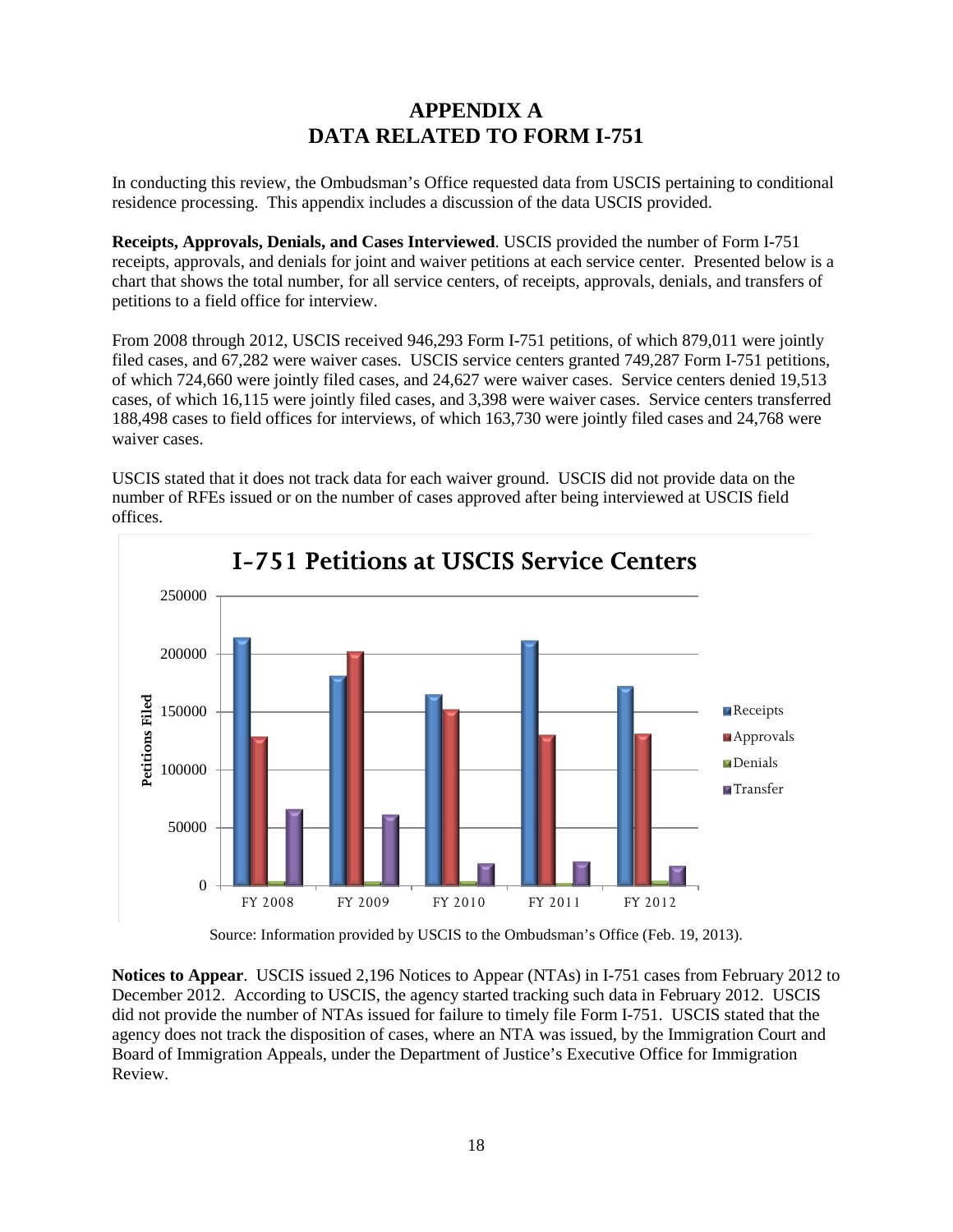# **APPENDIX B USCIS GUIDANCE RELATED TO FORM I-751**

- 1. Genco Opinion 90-3, Puleo, "Interpreting the definition of son/daughter and qualifying marriage under the Immigration Marriage Fraud Amendments" (May 23, 1989)\*
- 2. Genco Opinion 89-67, McDermott, "Marriage Fraud: Termination of Conditional Permanent Resident Status without Notice to Alien" (Oct. 19, 1989)\*
- 3. Genco Opinion, Cook (Jan. 9, 1990)\*
- 4. Genco Opinion 90-7, O'Reilly, "Relating to Conditional Residents Pursuing 245A Applications" (Feb. 15, 1990)
- 5. Genco Opinion, Cook CO 216-P (June 21, 1990)\*
- 6. Genco Opinion 91-7, Schroeder, "Whether Present Viability of a Marriage is a Factor in Adjudicating an I-751" (Jan. 25, 1991)\*
- 7. Genco Opinion 91-76, Puleo, "Effect of Amendments to Waivers of the Section 216(c) Joint Petition Requirement" (Nov. 29, 1991)\*
- 8. Genco Opinion, Rees CO-216 (Dec. 3, 1991)\*
- 9. Genco Opinion 95-8, Weinig, "Common Law Marriage and Conditional Permanent Residence" (Aug. 26, 1995)\*
- 10. INS Memorandum, "Implementation of Crime Bill Self-Petitioning for Abused or Battered Spouses of Children of U.S. Citizens or Lawful Permanent Residents" (Apr. 16, 1996)\*
- 11. INS Memorandum, "Legal Opinion: Status of a conditional permanent resident after denial of the I-751 during pendency of review by EOIR" (Aug. 6, 1996)\*
- 12. Genco Opinion 96-14, Martin, "Effect of State Court Judgment on Section 216(c)(4) 'good faith' waiver applications" (Nov. 29, 1996)\*
- 13. INS Memorandum, "Status of Conditional Residence in Proceedings" (Oct. 9, 1997)\*
- 14. INS Memorandum, "'Extreme Hardship' and Documentary Requirements Involving Battered Spouses and Children" (HQ 90/15-P; HQ 70/8-P) (Oct. 16, 1998)\*
- 15. INS Memorandum, "Removal of Conditional Resident Status if Conditional Resident is the Spouse of an Individual Serving Abroad in the U.S. Armed Forces as Part of Operation Enduring Freedom" (Jan. 7, 2002); [http://www.uscis.gov/files/pressrelease/ConStatPub\\_011702.pdf](http://www.uscis.gov/files/pressrelease/ConStatPub_011702.pdf) (accessed Feb. 19, 2013).
- 16. INS Memorandum, "Reentry Permits Issued to Conditional Residents with Expired Form I-551, Permanent Resident Card – IFM Update IN02-09" (May 23, 2002)\*
- 17. INS Memorandum, "Filing a Waiver of the Joint Filing Requirement Prior to Final Termination of the Marriage" (Apr. 10, 2003);<http://www.uscis.gov/files/pressrelease/CRwaiver041003.pdf> (accessed Jan. 24, 2013).
- 18. USCIS Memorandum, "Extension of Status for Conditional Residents with Pending Forms I-751, Petition to Remove Conditions on Residence" (Dec. 2, 2003); [http://www.uscis.gov/USCIS/Laws/Memoranda/Static\\_Files\\_Memoranda/Archives%201998-](http://www.uscis.gov/USCIS/Laws/Memoranda/Static_Files_Memoranda/Archives%201998-2008/2003/crextensn120203.pdf) [2008/2003/crextensn120203.pdf](http://www.uscis.gov/USCIS/Laws/Memoranda/Static_Files_Memoranda/Archives%201998-2008/2003/crextensn120203.pdf) (accessed Jan. 24, 2013).
- 19. USCIS Memorandum, "Clarification of Classes of Applicants Eligible for Naturalization under Section 319(a) of the Immigration and Nationality Act (INA), as amended by the Victims of